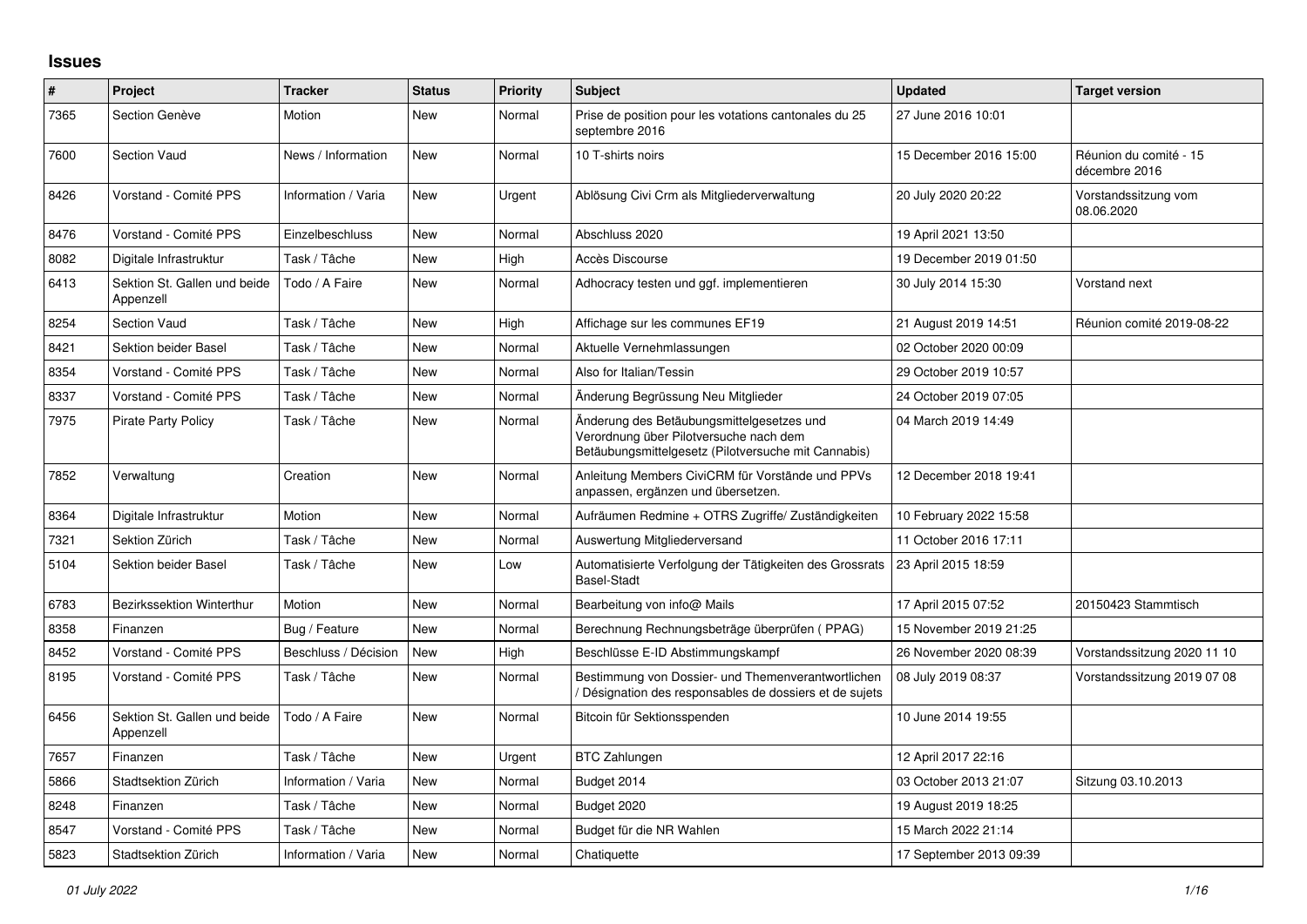| $\sharp$ | Project                              | <b>Tracker</b>       | <b>Status</b> | <b>Priority</b> | <b>Subject</b>                                                                                                                                             | <b>Updated</b>          | <b>Target version</b>                                         |
|----------|--------------------------------------|----------------------|---------------|-----------------|------------------------------------------------------------------------------------------------------------------------------------------------------------|-------------------------|---------------------------------------------------------------|
| 8536     | Digitale Infrastruktur               | Bug / Feature        | New           | Normal          | CiviCRM: Payment method hinzufügen geht nicht                                                                                                              | 25 January 2022 20:32   |                                                               |
| 7491     | Section Vaud                         | Task / Tâche         | New           | Normal          | Comité de campagne élections cantonales 2017                                                                                                               | 22 September 2016 21:53 | Réunion de Comité - 6.10.2016                                 |
| 7597     | <b>Section Vaud</b>                  | News / Information   | <b>New</b>    | Normal          | Commande de carte visite                                                                                                                                   | 10 December 2016 16:08  | Réunion du comité - 15<br>décembre 2016                       |
| 6248     | <b>Pirate Party Policy</b>           | Task / Tâche         | <b>New</b>    | Normal          | Communication - press release - communication interne<br>-> via pages de sections, twitter & facebook                                                      | 05 March 2014 15:16     |                                                               |
| 6243     | <b>Pirate Party Policy</b>           | Task / Tâche         | <b>New</b>    | Normal          | Communication - press release - communication interne<br>-> via pages de sections, twitter & facebook                                                      | 05 March 2014 14:55     |                                                               |
| 7828     | <b>Section Vaud</b>                  | Task / Tâche         | New           | Normal          | Communication sur le 14 avril                                                                                                                              | 05 April 2018 16:42     | Réunion comité 05.04.2018                                     |
| 5339     | <b>Pirate Party Policy</b>           | Information / Varia  | <b>New</b>    | Normal          | Compilation des prises de position                                                                                                                         | 06 June 2013 17:16      |                                                               |
| 7863     | <b>Section Vaud</b>                  | Task / Tâche         | <b>New</b>    | Normal          | <b>Compte Twitter PPVD</b>                                                                                                                                 | 14 April 2018 09:24     | Réunion comité 19.04.2018                                     |
| 6239     | <b>Pirate Party Policy</b>           | Information / Varia  | New           | Normal          | Consultation - Modification du code civil (CC; Droit de<br>I'adoption) / Vernehmlassung - Änderung des<br>Zivilgesetzbuches (ZGB; Adoption)                | 05 March 2014 14:44     |                                                               |
| 6201     | <b>Pirate Party Policy</b>           | Task / Tâche         | <b>New</b>    | Normal          | Consultation - Modification du Code des obligations<br>(Droit des raisons de commerce) / Vernehmlassung -<br>Änderung des Obligationenrechts (Firmenrecht) | 04 March 2014 13:21     |                                                               |
| 7196     | <b>Section Vaud</b>                  | Beschluss / Décision | <b>New</b>    | Normal          | Convocation d'une assemblée générale extraordinnaire                                                                                                       | 11 March 2016 14:04     | Réunion de comité - 28 avril<br>2016                          |
| 7518     | <b>Section Vaud</b>                  | News / Information   | New           | Normal          | Correction des montants de cotisations sur le site web                                                                                                     | 22 October 2016 15:57   | Réunion de Comité - 20.10.2016                                |
| 6517     | Sektion Wallis / section<br>valaisan | Motion               | <b>New</b>    | Normal          | Cours de sensibilisation et de protections des données<br>informatiques aux élus du Grand Conseil                                                          | 20 August 2017 08:48    | Existierende/Funktionierende<br>Datenschutz- und GIDA Behörde |
| 8252     | <b>Section Vaud</b>                  | Task / Tâche         | <b>New</b>    | Normal          | Création d'un compte LinkedIn pour le PPVD                                                                                                                 | 21 August 2019 14:47    | Réunion comité 2019-08-22                                     |
| 7500     | <b>Section Vaud</b>                  | Task / Tâche         | <b>New</b>    | Normal          | Création d'un programme de communication vaudois                                                                                                           | 04 October 2016 17:54   | Réunion de Comité - 6.10.2016                                 |
| 7521     | <b>Section Vaud</b>                  | Task / Tâche         | New           | Normal          | Création d'une newsletter et appel à la candidature<br>Election cantonale                                                                                  | 22 October 2016 13:37   | Réunion de Comité - 20.10.2016                                |
| 5512     | Sektion Wallis / section<br>valaisan | Motion               | New           | Normal          | CryptoParty                                                                                                                                                | 06 April 2014 23:43     | 20140414 Mumblemeeting                                        |
| 6389     | <b>Sektion Bern</b>                  | Task / Tâche         | <b>New</b>    | High            | Datenschutz Problem BE Gemeinden                                                                                                                           | 28 April 2014 22:11     |                                                               |
| 5999     | <b>Bezirkssektion Winterthur</b>     | Task / Tâche         | New           | Normal          | Datenschutz von Steuer- und Einwohnerdaten                                                                                                                 | 21 November 2013 20:52  |                                                               |
| 7986     | Grafik und Design                    | Task / Tâche         | New           | Normal          | Datenv von Grafik/Design auf einer Instanz der PPS<br>hosten                                                                                               | 22 January 2019 12:54   |                                                               |
| 8095     | Section Vaud                         | Information / Varia  | New           | Normal          | Demande d'aide pour une récolte de fonds nationale                                                                                                         | 28 May 2019 06:12       |                                                               |
| 6215     | Pirate Party Policy                  | Task / Tâche         | New           | Normal          | Development of the "Economy" section                                                                                                                       | 04 March 2014 14:36     |                                                               |
| 6213     | Pirate Party Policy                  | Task / Tâche         | New           | Normal          | Development of the "Environment" section                                                                                                                   | 04 March 2014 14:28     |                                                               |
| 6211     | Pirate Party Policy                  | Task / Tâche         | New           | Normal          | Development of the "Etat de droit" section                                                                                                                 | 04 March 2014 14:34     |                                                               |
| 6214     | Pirate Party Policy                  | Task / Tâche         | New           | Normal          | Development of the "Patrimoine Commun" section of<br>PPS Program                                                                                           | 04 March 2014 14:33     |                                                               |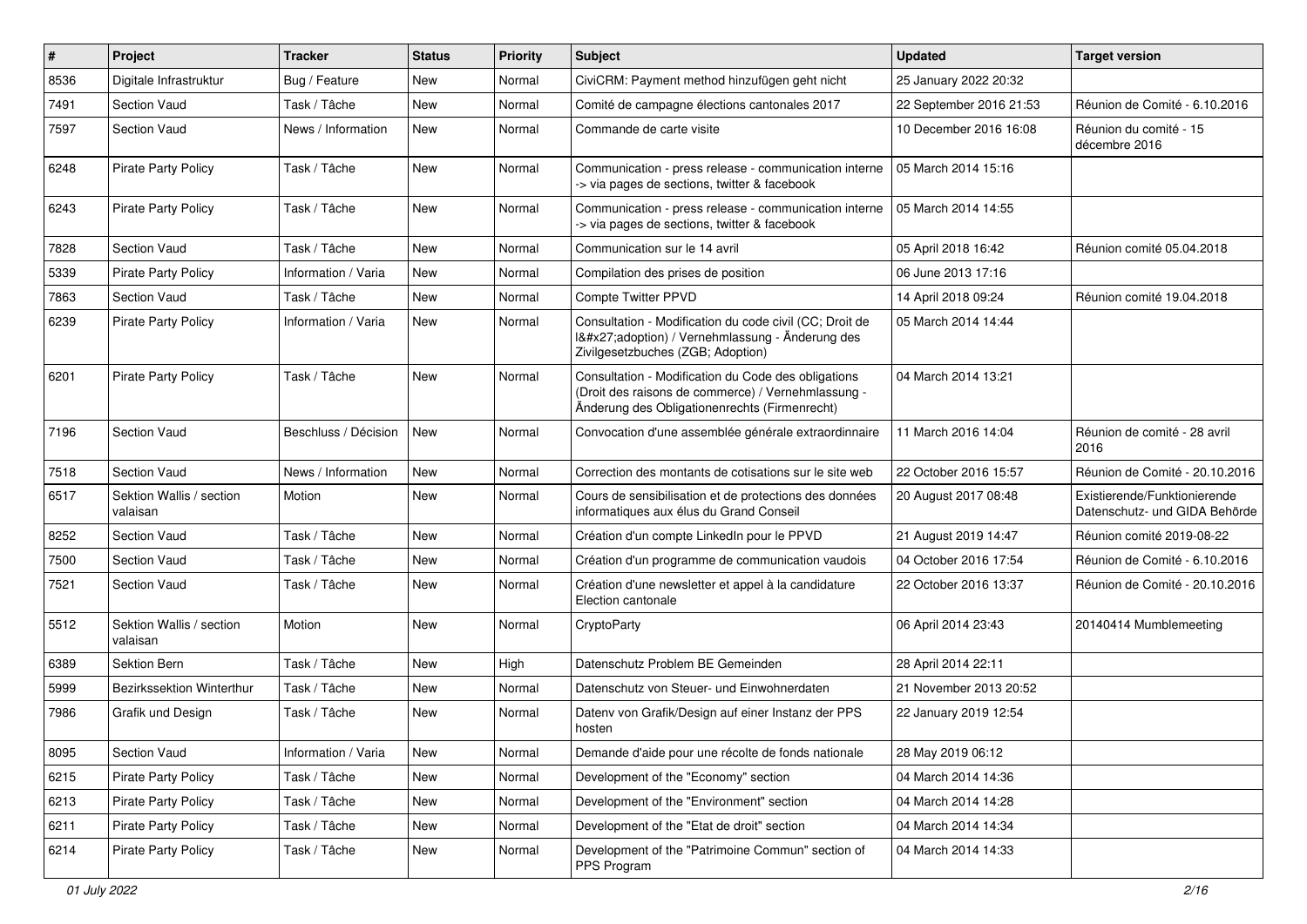| $\pmb{\#}$ | Project                                   | <b>Tracker</b>      | <b>Status</b> | <b>Priority</b> | <b>Subject</b>                                                                          | <b>Updated</b>          | <b>Target version</b>                   |
|------------|-------------------------------------------|---------------------|---------------|-----------------|-----------------------------------------------------------------------------------------|-------------------------|-----------------------------------------|
| 6212       | <b>Pirate Party Policy</b>                | Task / Tâche        | New           | Normal          | Development of the "Security" section                                                   | 04 March 2014 14:33     |                                         |
| 6210       | <b>Pirate Party Policy</b>                | Task / Tâche        | <b>New</b>    | Normal          | Development of the Area verbiage                                                        | 04 March 2014 14:34     |                                         |
| 6246       | <b>Pirate Party Policy</b>                | Task / Tâche        | New           | Normal          | Development of the PPS report on the consultation                                       | 05 March 2014 15:13     |                                         |
| 6241       | Pirate Party Policy                       | Task / Tâche        | New           | Normal          | Development of the PPS report on the consultation                                       | 05 March 2014 14:44     |                                         |
| 6205       | <b>Pirate Party Policy</b>                | Task / Tâche        | <b>New</b>    | Normal          | Development of the PPS report on the consultation                                       | 04 March 2014 13:32     |                                         |
| 4730       | <b>Stadtsektion Bern</b>                  | Information / Varia | <b>New</b>    | High            | Dukumente hochladen                                                                     | 03 March 2013 21:50     |                                         |
| 7595       | <b>Section Vaud</b>                       | News / Information  | New           | Normal          | E-voting/Clusis - création d'une documentation<br>pédagogique                           | 10 December 2016 14:00  | Réunion du comité - 15<br>décembre 2016 |
| 7801       | Section Vaud                              | Task / Tâche        | <b>New</b>    | Normal          | Election de vérificateurs de comptes                                                    | 08 February 2018 18:58  |                                         |
| 6675       | Section Genève                            | Information / Varia | <b>New</b>    | Normal          | éVote : Demande de borne au sein des locaux de vote                                     | 09 April 2015 20:10     | Prochain Comité                         |
| 5825       | Stadtsektion Zürich                       | Information / Varia | New           | Normal          | Feedback                                                                                | 17 September 2013 09:44 |                                         |
| 8001       | Finanzen                                  | Task / Tâche        | <b>New</b>    | Normal          | Fehlende Finanzdaten / Jahre auf der Homepage mit<br>entsprechenden Forumalren ergänzen | 01 December 2018 17:35  |                                         |
| 5068       | Pirate Party Policy                       | Task / Tâche        | New           | Normal          | Fehlende Position zu Whistleblowing                                                     | 21 November 2015 16:13  |                                         |
| 5831       | Stadtsektion Zürich                       | Task / Tâche        | <b>New</b>    | Normal          | Festlegen Vorstand Sitzungen PP Züri                                                    | 17 September 2013 09:51 |                                         |
| 6408       | Sektion St. Gallen und beide<br>Appenzell | Todo / A Faire      | <b>New</b>    | Normal          | Flaschenpost ausserordentliche PV                                                       | 30 July 2014 15:34      |                                         |
| 8315       | Section Vaud                              | Information / Varia | <b>New</b>    | Normal          | Formation sur le fonctionnement parlementaire                                           | 12 September 2019 15:39 | Réunion comité 2019-09-19               |
| 5664       | Stadtsektion Zürich                       | Task / Tâche        | New           | Normal          | Forum Stadt-Zürich beantragen                                                           | 07 August 2013 21:17    |                                         |
| 5822       | Stadtsektion Zürich                       | Information / Varia | <b>New</b>    | Normal          | Forum: Nicht Mitglieder                                                                 | 17 September 2013 09:36 |                                         |
| 8079       | Sektion Zürich                            | Task / Tâche        | New           | Normal          | Fotograf buchen                                                                         | 04 May 2019 19:52       |                                         |
| 6850       | Sektion Zürich                            | Task / Tâche        | New           | Normal          | Fundraising                                                                             | 27 August 2015 18:40    | Vorstandssitzung 2015-08-27             |
| 5867       | Stadtsektion Zürich                       | Motion              | <b>New</b>    | Normal          | Gemeinderatswahl Listen gestalten                                                       | 03 October 2013 21:18   | PV2013_2                                |
| 5227       | Bezirkssektion Winterthur                 | Task / Tâche        | New           | Normal          | Gesamtkostenrechnung Neuhegi                                                            | 15 May 2013 20:53       | Parley 16 (6.6.2013)                    |
| 7739       | Sektion Wallis / section<br>valaisan      | Task / Tâche        | <b>New</b>    | Normal          | GV2017                                                                                  | 20 August 2017 09:00    | GV2017                                  |
| 5914       | Stadtsektion Zürich                       | Motion              | New           | Normal          | Hilferuf von Mitglied -> Wahlkampfthema                                                 | 13 November 2013 21:08  |                                         |
| 5346       | Bezirkssektion Winterthur                 | Task / Tâche        | New           | Normal          | Holidi                                                                                  | 08 June 2013 15:47      | Parley 17 (13.6.2013)                   |
| 5827       | Stadtsektion Zürich                       | Information / Varia | <b>New</b>    | Normal          | Idee Präsentation der Zürcher Piraten                                                   | 17 September 2013 09:48 |                                         |
| 8314       | Section Vaud                              | Information / Varia | New           | Normal          | Initiative cantonale demandant la protection de l'intégrité<br>personnelle numérique    | 12 September 2019 15:14 | Réunion comité 2019-09-19               |
| 7554       | Section Vaud                              | News / Information  | New           | Normal          | Introduction à OTRS                                                                     | 22 November 2016 09:47  |                                         |
| 7981       | Section Vaud                              | News / Information  | New           | Normal          | Itopie                                                                                  | 01 November 2018 20:45  |                                         |
| 7516       | Sektion Zürich                            | Task / Tâche        | New           | Normal          | Kalender abonnieren auf Website fixen                                                   | 02 April 2019 18:11     | Vorstandsitzung 2019-1                  |
| 6773       | Sektion Zürich                            | Motion              | New           | Normal          | Konstituierung: Aufgabenverteilung im Vorstand                                          | 03 April 2019 16:02     | Vorstandsitzung 2019-1                  |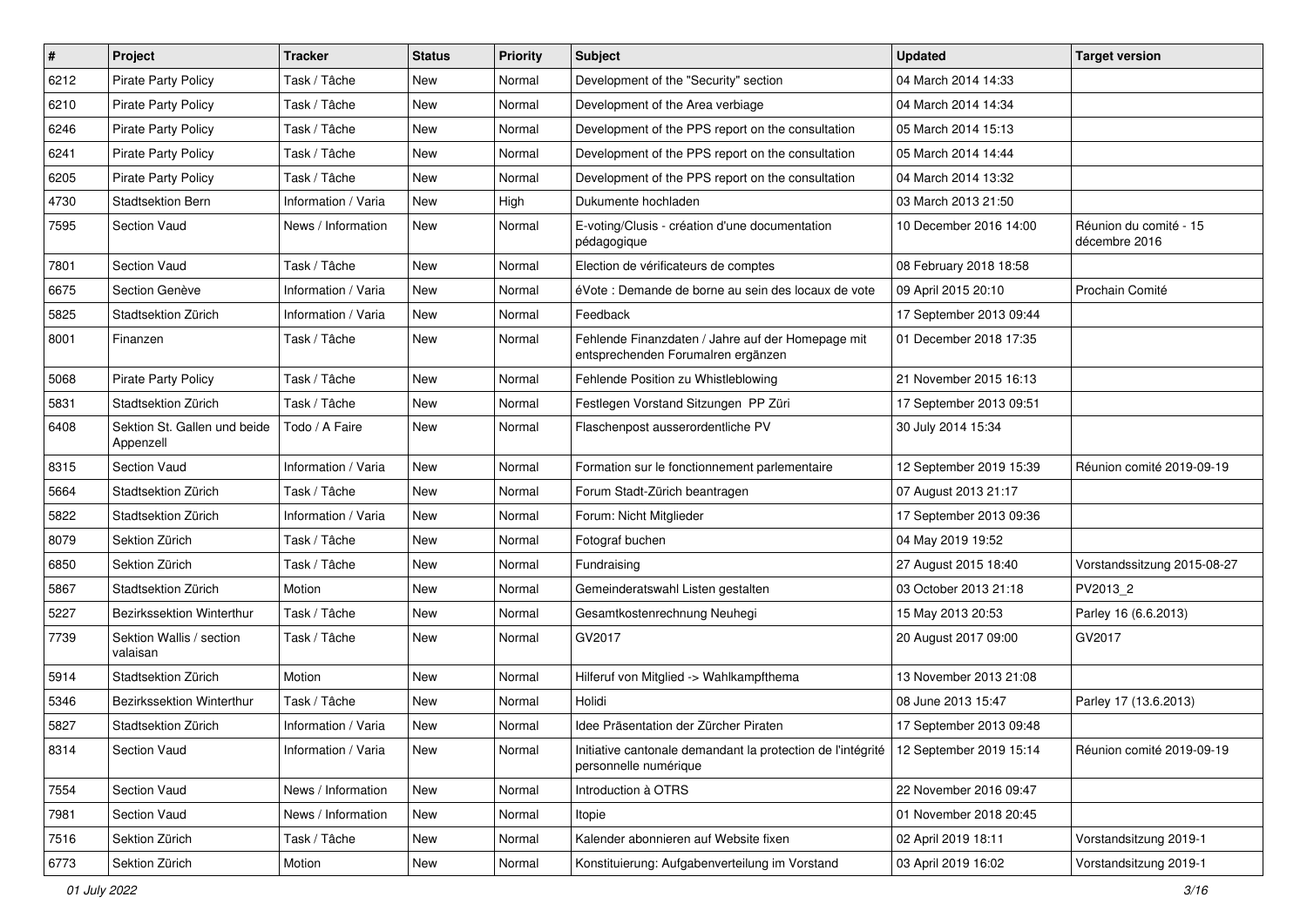| $\sharp$ | Project                                   | <b>Tracker</b>       | <b>Status</b> | <b>Priority</b> | <b>Subject</b>                                                             | <b>Updated</b>          | <b>Target version</b>                   |
|----------|-------------------------------------------|----------------------|---------------|-----------------|----------------------------------------------------------------------------|-------------------------|-----------------------------------------|
| 5035     | Sektion beider Basel                      | Information / Varia  | New           | Normal          | Kontakte Journalisten                                                      | 09 July 2016 09:33      |                                         |
| 8061     | Sektion Zürich                            | Task / Tâche         | New           | Normal          | Kontovollmachten geregelt kriegen                                          | 02 April 2019 18:15     | Vorstandsitzung 2019-1                  |
| 7304     | Sektion Zürich                            | Information / Varia  | New           | Normal          | Koordinations- & Kommunikationstool für Vorstand und<br>Aktive             | 18 April 2019 11:03     | Vorstandsitzung 2019-1                  |
| 8237     | Section Vaud                              | Task / Tâche         | New           | High            | La campagne électorale du PPVD sur les réseaux<br>sociaux privés et libres | 12 September 2019 15:03 | Réunion comité 2019-09-05               |
| 7989     | <b>Section Vaud</b>                       | News / Information   | <b>New</b>    | Normal          | LCAPAM - partenaires potentiel?                                            | 08 September 2019 06:43 | Réunion comité 2019-09-19               |
| 7522     | <b>Section Vaud</b>                       | Task / Tâche         | <b>New</b>    | Normal          | Les modalités éléctorales 2017                                             | 22 October 2016 13:43   | Réunion de Comité - 20.10.2016          |
| 8083     | <b>Section Vaud</b>                       | News / Information   | <b>New</b>    | Normal          | Les solutions apportées aux citoyens sur la<br>cybersécurité               | 08 May 2019 15:08       | Réunion comité 2019-05-16               |
| 8218     | Section Vaud                              | Task / Tâche         | New           | High            | Lettre de remerciement à M. Burgerer pour son don                          | 20 August 2019 14:56    | Réunion comité 2019-09-05               |
| 7825     | <b>Section Vaud</b>                       | News / Information   | New           | Normal          | Liste de contact                                                           | 17 March 2018 19:49     | Réunion comité 22.03.2018               |
| 5293     | Stadtsektion Zürich                       | Task / Tâche         | <b>New</b>    | Normal          | Lokation nächste fliegende Stammtische festlegen und<br>kommunizieren      | 27 May 2013 18:59       | Stammtisch 27.05.2013                   |
| 6410     | Sektion St. Gallen und beide<br>Appenzell | Todo / A Faire       | <b>New</b>    | Normal          | Mailinglisten                                                              | 10 June 2014 19:28      | Vorstand 2014-06-101                    |
| 5832     | Stadtsektion Zürich                       | Task / Tâche         | <b>New</b>    | Normal          | Meet the Pirates, Stammtisch Upgrade                                       | 17 September 2013 10:06 |                                         |
| 7862     | <b>Section Vaud</b>                       | Task / Tâche         | <b>New</b>    | Normal          | Mise à jour de la page wiki des PV                                         | 14 April 2018 09:21     | Réunion comité 19.04.2018               |
| 7763     | <b>Section Vaud</b>                       | News / Information   | New           | Normal          | Mise à jour des dates de réunion du comité                                 | 06 November 2017 22:39  | Réunion de comité - 08<br>novembre 2017 |
| 7497     | Section Vaud                              | Task / Tâche         | <b>New</b>    | Normal          | Mise à jour du calendrier du site web                                      | 04 October 2016 17:42   | Réunion de Comité - 6.10.2016           |
| 7499     | <b>Section Vaud</b>                       | Task / Tâche         | New           | Normal          | Mise à jour logiciel du site web                                           | 04 October 2016 17:50   | Réunion de Comité - 6.10.2016           |
| 7498     | <b>Section Vaud</b>                       | Task / Tâche         | <b>New</b>    | Normal          | Mise au propre du programme vaudois                                        | 04 October 2016 17:45   | Réunion de Comité - 6.10.2016           |
| 7381     | <b>Section Vaud</b>                       | Task / Tâche         | New           | Normal          | Mise en place d'un outil de sondage                                        | 09 July 2016 09:42      | Réunion de comité - 14 juillet<br>2016  |
| 7199     | <b>Section Vaud</b>                       | Task / Tâche         | <b>New</b>    | Normal          | Mise en place de la pétition evoting                                       | 11 March 2016 16:46     |                                         |
| 8461     | <b>Sektion Bern</b>                       | Beschluss / Décision | New           | Urgent          | Mitfinanzierung der Abstimmungskampagne gegen das<br>E-ID Gesetz           | 16 February 2021 15:17  |                                         |
| 8060     | Sektion Zürich                            | Task / Tâche         | <b>New</b>    | High            | Mitglieder und andere potenzielle Kandidaten<br>durchtelefonieren          | 03 April 2019 15:17     | Vorstandsitzung 2019-1                  |
| 8077     | Sektion Zürich                            | Task / Tâche         | New           | Normal          | Mitglieder-Postversand                                                     | 03 May 2019 09:01       |                                         |
| 5868     | Stadtsektion Zürich                       | Motion               | New           | Normal          | Mitgliederbeitrag 2014 festlegen                                           | 31 October 2013 21:33   | PV2013_2                                |
| 8000     | Finanzen                                  | Task / Tâche         | New           | Normal          | Mitgliederbeiträge der Sektionen                                           | 01 December 2018 16:34  |                                         |
| 7363     | Section Vaud                              | Task / Tâche         | New           | Normal          | Modifications des statuts pour la banque                                   | 25 June 2016 16:55      | Réunion du comité - 2 juillet<br>2016   |
| 6412     | Sektion St. Gallen und beide<br>Appenzell | Todo / A Faire       | New           | Normal          | Mumblerechte                                                               | 10 June 2014 18:53      | Vorstand next                           |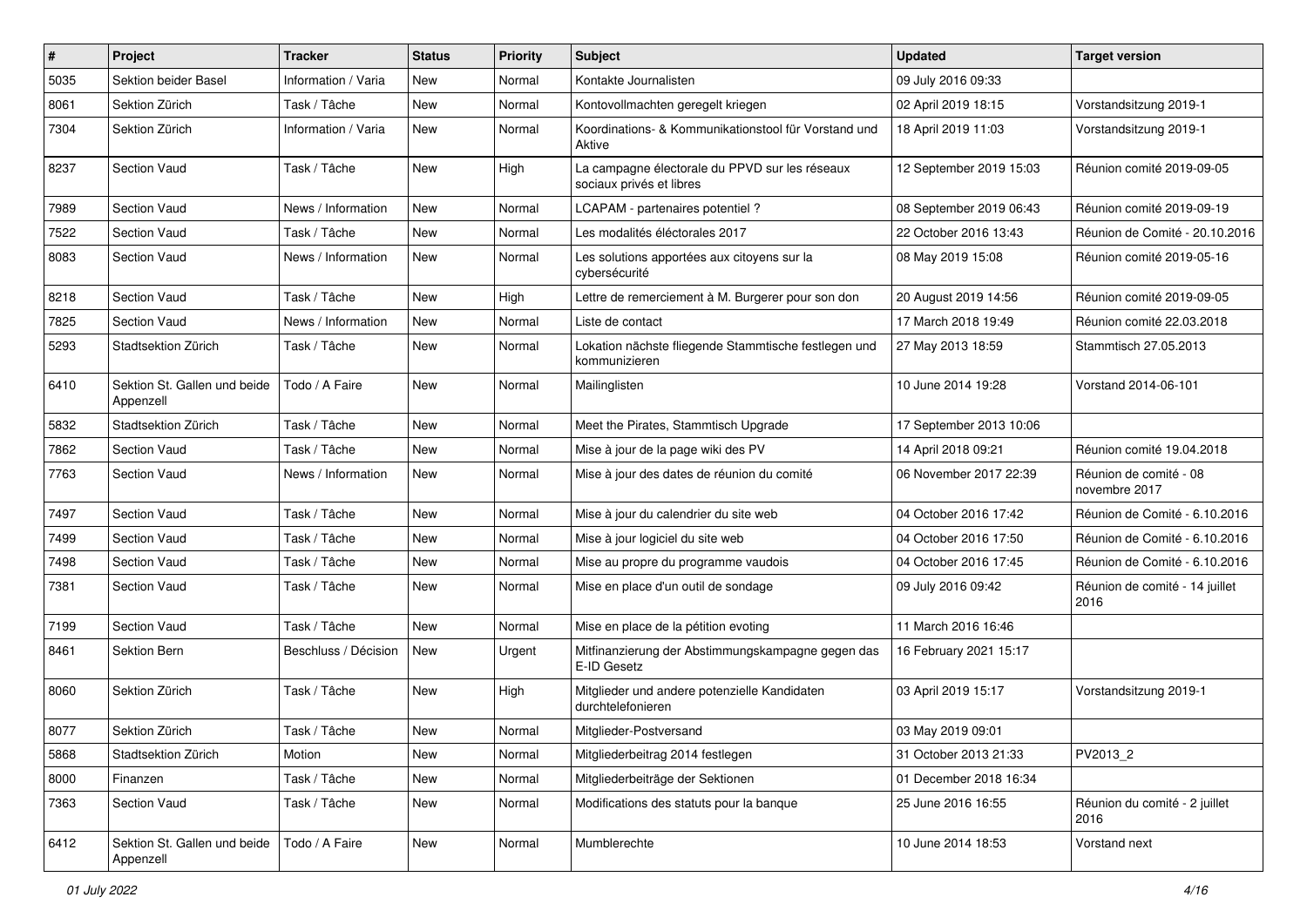| $\pmb{\#}$ | Project                                   | <b>Tracker</b>       | <b>Status</b> | <b>Priority</b> | <b>Subject</b>                                                                                                                       | <b>Updated</b>          | <b>Target version</b>     |
|------------|-------------------------------------------|----------------------|---------------|-----------------|--------------------------------------------------------------------------------------------------------------------------------------|-------------------------|---------------------------|
| 7999       | Verwaltung                                | Task / Tâche         | New           | Normal          | Neuer Willkommens-Text nach Aufnahme als Mitglied                                                                                    | 01 October 2020 23:09   |                           |
| 7465       | <b>Section Vaud</b>                       | Task / Tâche         | <b>New</b>    | Normal          | Newsletter septembre                                                                                                                 | 25 August 2016 08:00    |                           |
| 8381       | Vorstand - Comité PPS                     | Task / Tâche         | <b>New</b>    | Normal          | Notiz/Eintrag von Berechtigungen für Mitgleider im<br>Members                                                                        | 08 December 2019 10:30  | PPS Meeting 09.12.2019    |
| 7922       | <b>Section Vaud</b>                       | Beschluss / Décision | <b>New</b>    | High            | Objet de votation 13.09.2018: Pour des denrées<br>alimentaires saines et produites dans des conditions<br>équitables et écologiques. | 04 July 2018 11:28      |                           |
| 7923       | <b>Section Vaud</b>                       | Beschluss / Décision | New           | High            | Objet de votation 13.09.2018: Pour la souveraineté<br>alimentaire. L'agriculture nous concerne toutes et tous.                       | 28 November 2018 22:39  |                           |
| 7997       | Verwaltung                                | Task / Tâche         | <b>New</b>    | Normal          | Online Anmeldung Mitglied                                                                                                            | 01 October 2020 23:12   |                           |
| 7001       | Sektion beider Basel                      | Task / Tâche         | <b>New</b>    | Normal          | Online Infos/Struktur aktualisieren und überarbeiten                                                                                 | 28 November 2015 10:44  |                           |
| 7906       | <b>Section Vaud</b>                       | Task / Tâche         | <b>New</b>    | Normal          | Organisation et planification de la 2ème AGE 2018                                                                                    | 14 June 2018 14:55      | Réunion comité 14.06.2018 |
| 7907       | <b>Section Vaud</b>                       | News / Information   | New           | Normal          | Organisation et planification de la 3ème AGE 2018                                                                                    | 14 June 2018 14:56      |                           |
| 5661       | Stadtsektion Zürich                       | Information / Varia  | <b>New</b>    | Normal          | Organisation PV                                                                                                                      | 12 August 2013 20:24    |                           |
| 6380       | <b>Pirate Party Policy</b>                | Information / Varia  | <b>New</b>    | Normal          | PAD - Consulation LSI - Vernaemlassung ISG                                                                                           | 22 April 2014 12:13     |                           |
| 8186       | Section Vaud                              | Beschluss / Décision | <b>New</b>    | Normal          | Partenariat ciblé avec Opération Libero                                                                                              | 27 June 2019 19:58      | Réunion comité 2019-07-11 |
| 7774       | <b>Section Vaud</b>                       | News / Information   | New           | Urgent          | Pastafariade 2017                                                                                                                    | 08 February 2018 17:16  | Réunion comité 07.12.2017 |
| 8253       | Section Vaud                              | Task / Tâche         | New           | Normal          | Plate-forme EF19 vidéo de la rts                                                                                                     | 21 August 2019 14:43    | Réunion comité 2019-08-22 |
| 6218       | <b>Pirate Party Policy</b>                | Task / Tâche         | <b>New</b>    | Normal          | Position guideline development                                                                                                       | 04 March 2014 14:49     |                           |
| 6219       | <b>Pirate Party Policy</b>                | Task / Tâche         | New           | Normal          | Position guideline development planning                                                                                              | 04 March 2014 14:49     |                           |
| 6255       | <b>Pirate Party Policy</b>                | Task / Tâche         | New           | Normal          | Positionspapier Rechtsstaat updaten                                                                                                  | 21 November 2015 16:11  |                           |
| 6254       | <b>Pirate Party Policy</b>                | Task / Tâche         | New           | Normal          | Positionspapier Suchtpolitik updaten                                                                                                 | 21 November 2015 16:12  |                           |
| 5915       | Sektion Zürich                            | Task / Tâche         | New           | Normal          | Positionspapier «Laizismus»                                                                                                          | 06 November 2014 18:48  |                           |
| 6411       | Sektion St. Gallen und beide<br>Appenzell | Todo / A Faire       | New           | Normal          | Postadresse zu mir                                                                                                                   | 30 July 2014 15:32      | Vorstand 2014-07-30       |
| 5883       | Section Genève                            | Information / Varia  | <b>New</b>    | Normal          | Poste à pourvoir au comité : Comptable                                                                                               | 10 October 2013 17:43   | Prochaine AG              |
| 7529       | <b>Section Vaud</b>                       | Information / Varia  | <b>New</b>    | Normal          | Pourquoi DMSF réduit toutes les images.                                                                                              | 05 November 2016 00:11  |                           |
| 5830       | Stadtsektion Zürich                       | Task / Tâche         | <b>New</b>    | Normal          | <b>PP Patente</b>                                                                                                                    | 17 September 2013 09:51 |                           |
| 6209       | <b>Pirate Party Policy</b>                | Task / Tâche         | <b>New</b>    | Normal          | PPS Program development                                                                                                              | 04 March 2014 14:17     |                           |
| 6729       | Section Genève                            | Information / Varia  | <b>New</b>    | Normal          | Préparation référendum LRens/LSCPT                                                                                                   | 25 March 2015 15:52     | Prochain Comité           |
| 5217       | Bezirkssektion Winterthur                 | Task / Tâche         | <b>New</b>    | Normal          | Pressemitteilung Stimmparolen                                                                                                        | 12 May 2013 19:39       |                           |
| 7998       | <b>Press and Public Relations</b>         | Task / Tâche         | <b>New</b>    | Normal          | Presseverteiler im PressCRM aktualisieren sowie<br>ergänzen                                                                          | 01 December 2018 13:05  |                           |
| 7364       | Section Genève                            | Motion               | <b>New</b>    | Normal          | Prise de position pour les votations fédérales du 25<br>septembre 2016                                                               | 27 June 2016 10:00      |                           |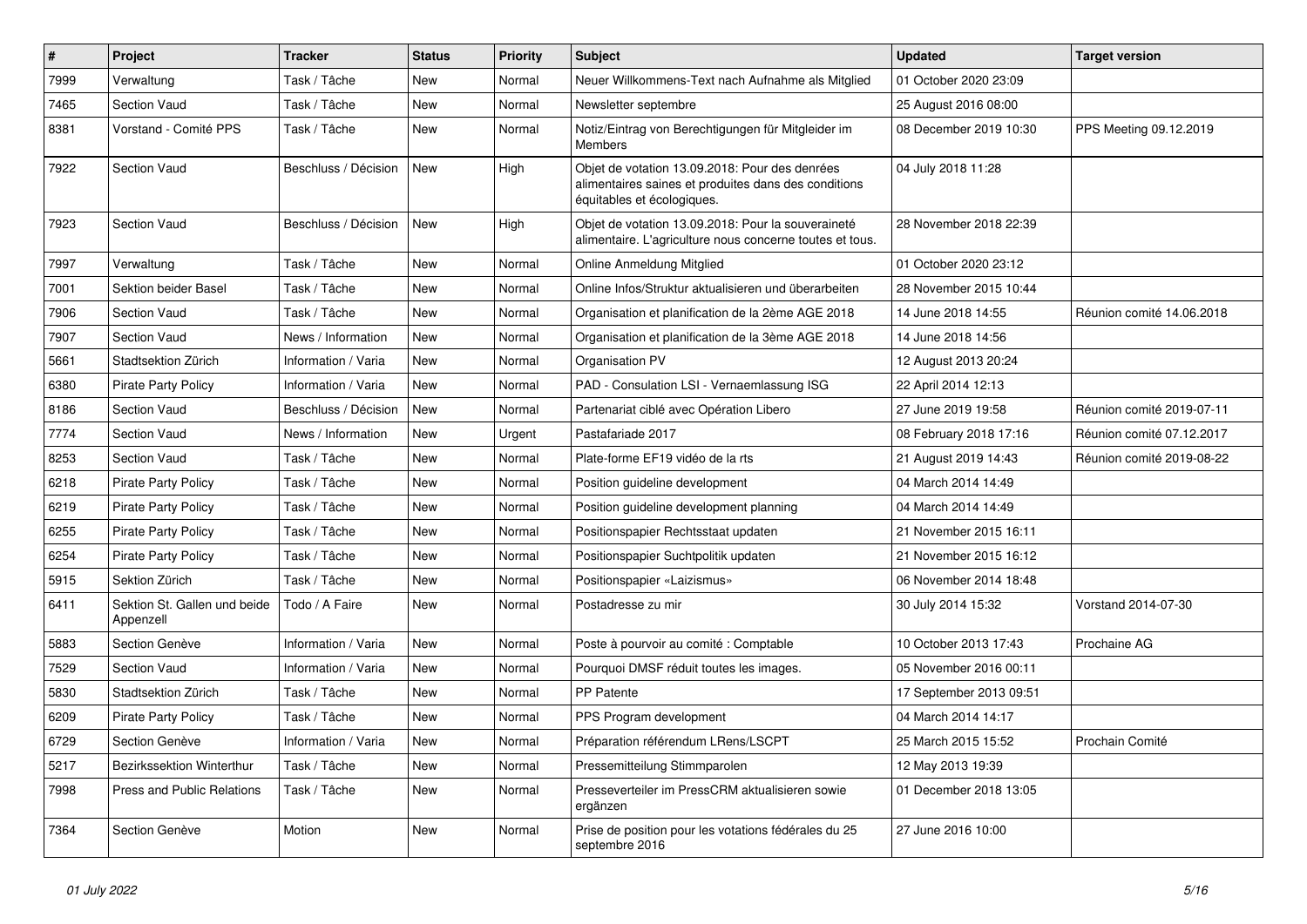| $\pmb{\#}$ | Project                    | <b>Tracker</b>       | <b>Status</b> | <b>Priority</b> | <b>Subject</b>                                                                                                                           | <b>Updated</b>          | <b>Target version</b>                   |
|------------|----------------------------|----------------------|---------------|-----------------|------------------------------------------------------------------------------------------------------------------------------------------|-------------------------|-----------------------------------------|
| 6438       | Sektion Bern               | Task / Tâche         | <b>New</b>    | High            | Probleme bei elektronischer Zählung der Stimmzettel in<br>der Stadt Bern                                                                 | 28 May 2014 10:18       |                                         |
| 8117       | Vorstand - Comité PPS      | Task / Tâche         | <b>New</b>    | Normal          | Procédure de communication entre les membres du<br>comité du PPS // Kommunikationsverfahren zwischen<br>den Mitgliedern des PPS-Vorstand | 14 October 2019 19:26   | Vorstandssitzung 2019 06 24             |
| 5869       | Stadtsektion Zürich        | Motion               | New           | Normal          | Prov. Budget 2014                                                                                                                        | 03 October 2013 21:41   | PV2013 2                                |
| 4942       | <b>Pirate Party Policy</b> | Information / Varia  | <b>New</b>    | Normal          | Provide an outline, and approach for the development of<br>the position paper                                                            | 30 September 2013 19:23 |                                         |
| 5373       | Sektion beider Basel       | Task / Tâche         | <b>New</b>    | Normal          | Prozess für Spender erstellen/festhalten                                                                                                 | 12 February 2015 19:15  |                                         |
| 6224       | <b>Pirate Party Policy</b> | Task / Tâche         | <b>New</b>    | Normal          | Publication - Diffusion aux sections                                                                                                     | 04 March 2014 15:19     |                                         |
| 5865       | Stadtsektion Zürich        | Information / Varia  | <b>New</b>    | Normal          | PV Gemeinderatswahlen anfangs November                                                                                                   | 03 October 2013 20:13   | Sitzung 03.10.2013                      |
| 7896       | <b>Section Vaud</b>        | News / Information   | <b>New</b>    | Normal          | Quelle réponse à Michel Parchet concernant son email<br>sur la vente des données des clients Migros                                      | 14 June 2018 14:25      | Réunion comité 14.06.2018               |
| 7908       | Section Vaud               | Beschluss / Décision | <b>New</b>    | Normal          | Qui est Parti Pirate Romandie et comment le construire                                                                                   | 14 June 2018 15:07      |                                         |
| 6245       | <b>Pirate Party Policy</b> | Information / Varia  | New           | Normal          | Reading material review                                                                                                                  | 05 March 2014 15:05     |                                         |
| 6240       | <b>Pirate Party Policy</b> | Information / Varia  | New           | Normal          | Reading material review                                                                                                                  | 05 March 2014 14:41     |                                         |
| 6207       | <b>Pirate Party Policy</b> | Information / Varia  | New           | Normal          | Reading material review                                                                                                                  | 04 March 2014 13:53     |                                         |
| 6202       | <b>Pirate Party Policy</b> | Information / Varia  | <b>New</b>    | Normal          | Reading material review                                                                                                                  | 04 March 2014 13:21     |                                         |
| 8220       | <b>Section Vaud</b>        | Task / Tâche         | New           | High            | Recherche d'un petit cadeau de remerciement                                                                                              | 20 August 2019 14:57    | Réunion comité 2019-09-05               |
| 7505       | <b>Section Vaud</b>        | Task / Tâche         | <b>New</b>    | Normal          | Recherche de la salle pour le 8 décembre                                                                                                 | 06 October 2016 22:17   | Réunion de Comité - 20.10.2016          |
| 8219       | <b>Section Vaud</b>        | Task / Tâche         | New           | High            | Rédaction de la lettre                                                                                                                   | 20 August 2019 14:56    | Réunion comité 2019-08-22               |
| 6247       | <b>Pirate Party Policy</b> | Task / Tâche         | <b>New</b>    | Normal          | Rédaction du rapport et de la lettre d'accompagnement                                                                                    | 05 March 2014 15:15     |                                         |
| 6242       | <b>Pirate Party Policy</b> | Task / Tâche         | <b>New</b>    | Normal          | Rédaction du rapport et de la lettre d'accompagnement                                                                                    | 05 March 2014 14:57     |                                         |
| 6379       | <b>Pirate Party Policy</b> | Information / Varia  | <b>New</b>    | Normal          | Refenz material - Documentation de reference - Reading<br>Material                                                                       | 22 April 2014 12:11     |                                         |
| 8160       | <b>Section Vaud</b>        | Task / Tâche         | <b>New</b>    | Normal          | Région de Nyon et Twitter                                                                                                                | 13 June 2019 17:05      | Réunion comité 2019-06-13               |
| 7764       | Section Vaud               | News / Information   | <b>New</b>    | Normal          | Renvoi de Thomas Moret                                                                                                                   | 06 December 2017 02:16  | Réunion de comité - 08<br>novembre 2017 |
| 7749       | <b>Section Vaud</b>        | News / Information   | New           | Urgent          | Requête pour l'organisation d'une Assemblée Générale<br>extraordinaire                                                                   | 08 February 2018 17:18  |                                         |
| 7978       | <b>Section Vaud</b>        | News / Information   | <b>New</b>    | Normal          | Réunions, débats et infos: corriger les informations et<br>mise au point de la situation technique et pratique<br>actuelle               | 26 October 2018 21:04   | Séance de comité 18-44                  |
| 7829       | Section Vaud               | Information / Varia  | New           | Normal          | Revoir la nomenclature des "versions cibles"                                                                                             | 19 March 2018 16:11     | Réunion comité 22.03.2018               |
| 8347       | Digitale Infrastruktur     | Motion               | <b>New</b>    | Normal          | Roadmap AG DI                                                                                                                            | 09 May 2020 20:12       |                                         |
| 7779       | <b>Section Vaud</b>        | News / Information   | New           | Normal          | se réorganiser pour être plus efficace !                                                                                                 | 08 February 2018 17:50  | Réunion comité 08.02.2018               |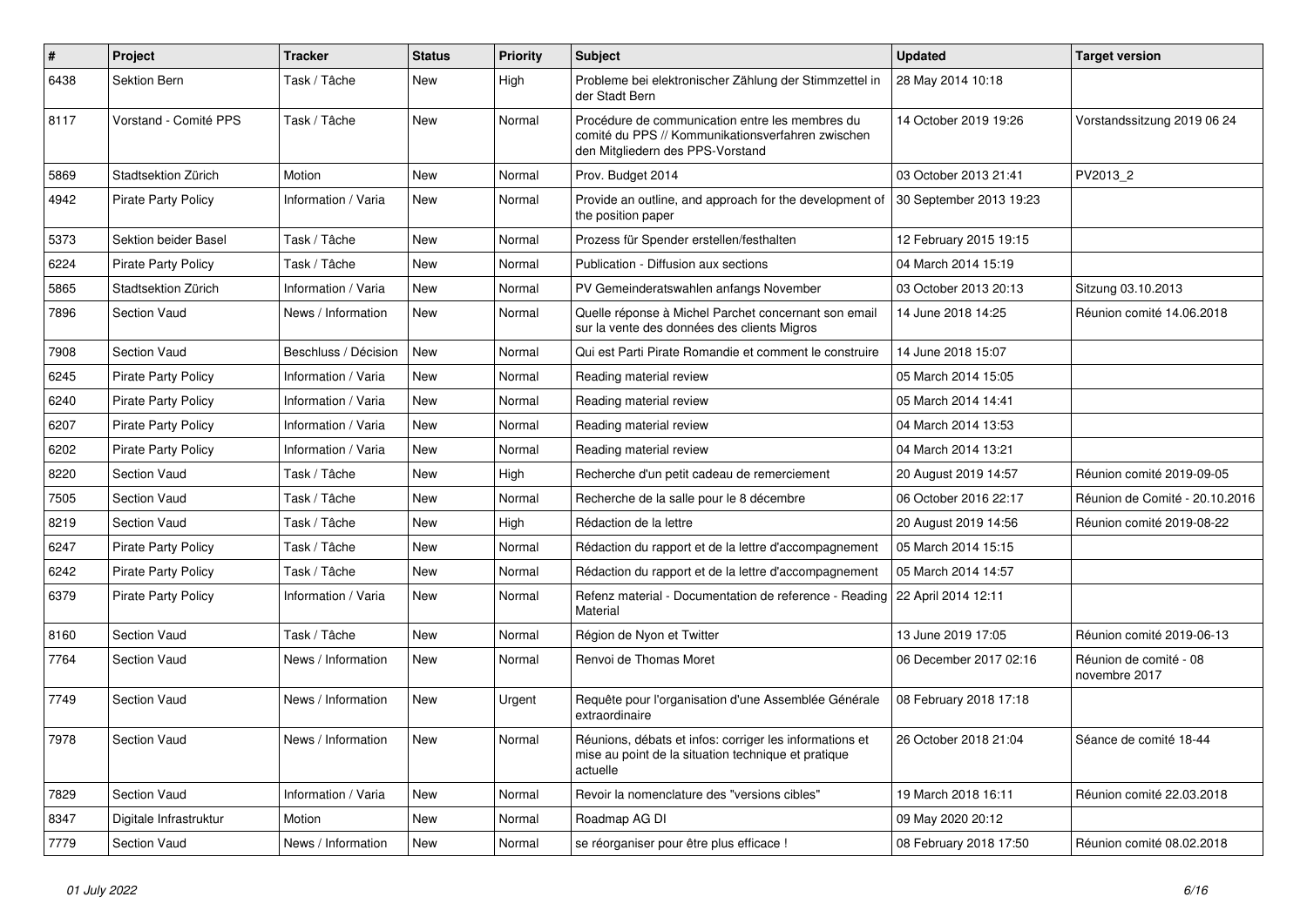| $\pmb{\#}$ | Project                                   | <b>Tracker</b>       | <b>Status</b> | <b>Priority</b> | <b>Subject</b>                                                                    | <b>Updated</b>          | <b>Target version</b>       |
|------------|-------------------------------------------|----------------------|---------------|-----------------|-----------------------------------------------------------------------------------|-------------------------|-----------------------------|
| 8419       | Vorstand - Comité PPS                     | Information / Varia  | New           | Normal          | Sekretariat der PPS                                                               | 29 October 2020 22:45   | Vorstandssitzung 2020 03 16 |
| 8379       | Vorstand - Comité PPS                     | Beschluss / Décision | New           | Low             | Sektion Ostschweiz Gründung                                                       | 02 March 2020 20:25     |                             |
| 6487       | Sektion Wallis / section<br>valaisan      | Task / Tâche         | New           | Normal          | Sektionsdateien Lagerung                                                          | 20 August 2017 08:55    | GV2017                      |
| 5787       | Bezirkssektion Winterthur                 | Task / Tâche         | New           | Normal          | Sparen 14 durchsehen                                                              | 04 September 2013 20:19 | Parley 19                   |
| 5569       | <b>Stadtsektion Bern</b>                  | Information / Varia  | <b>New</b>    | Normal          | SSL / TLS Unterstützung                                                           | 21 July 2013 21:37      |                             |
| 5570       | Bezirkssektion Winterthur                 | Information / Varia  | New           | Normal          | SSL / TLS Unterstützung                                                           | 21 July 2013 21:47      |                             |
| 5702       | Stadtsektion Zürich                       | Task / Tâche         | New           | High            | Standaktionen koordinieren                                                        | 03 October 2013 20:56   | Sitzung 03.10.2013          |
| 6015       | Stadtsektion Zürich                       | Task / Tâche         | New           | Normal          | Stellungsnahme zu Teilrevision BZO                                                | 04 December 2013 11:14  |                             |
| 6324       | Sektion St. Gallen und beide<br>Appenzell | Todo / A Faire       | <b>New</b>    | Normal          | Steuererklärung 2013                                                              | 30 July 2014 15:35      | Vorstand 2014-07-30         |
| 8087       | <b>Section Vaud</b>                       | News / Information   | <b>New</b>    | Normal          | Stratégie nationale de protection de la Suisse contre les<br>cyberrisques (SNPC)  | 13 June 2019 15:48      | Réunion comité 2019-06-27   |
| 8385       | Vorstand - Comité PPS                     | Task / Tâche         | New           | Normal          | Strategie oder Massnahmenplan für Mitgliederwerbung                               | 09 December 2019 20:33  | PPS Meeting 09.12.2019      |
| 6455       | Sektion St. Gallen und beide<br>Appenzell | Motion               | New           | Normal          | Strategie: Stadt zuerst stärken?                                                  | 30 July 2014 15:29      | Vorstand 2014-07-30         |
| 8365       | Vorstand - Comité PPS                     | Beschluss / Décision | <b>New</b>    | Normal          | Televotia Kündigung                                                               | 01 October 2020 22:49   | Vorstandssitzung 2019 11 25 |
| 7490       | <b>Section Vaud</b>                       | News / Information   | <b>New</b>    | High            | <b>TEST</b>                                                                       | 22 September 2016 21:22 |                             |
| 6223       | <b>Pirate Party Policy</b>                | Task / Tâche         | New           | Normal          | traduction                                                                        | 04 March 2014 15:19     |                             |
| 6216       | Pirate Party Policy                       | Task / Tâche         | New           | Normal          | Translation of all missing elements of the PPS program<br>draft                   | 04 March 2014 14:39     |                             |
| 8327       | <b>Section Vaud</b>                       | Task / Tâche         | <b>New</b>    | Normal          | Transmission de matériel de notre parti pour les<br>élections fédérales à la BNS  | 26 September 2019 19:27 | Réunion comité 2019-10-31   |
| 5321       | Stadtsektion Zürich                       | Information / Varia  | New           | Normal          | Treffen mit Philipp Meier                                                         | 31 May 2013 15:56       |                             |
| 8557       | Digitale Infrastruktur                    | Motion               | <b>New</b>    | Low             | Twitter Mastodon sync service                                                     | 05 April 2022 17:54     |                             |
| 8329       | Vorstand - Comité PPS                     | Beschluss / Décision | <b>New</b>    | Normal          | Überarbeitung des Geschäftsreglements des<br>Vorstandes der Piratenpartei Schweiz | 30 September 2019 11:42 | Vorstandssitzung 2019 09 30 |
| 8255       | Vorstand - Comité PPS                     | Task / Tâche         | New           | Normal          | Überarbeitung des Piraten Quiz                                                    | 21 August 2019 20:50    |                             |
| 8356       | Vorstand - Comité PPS                     | Information / Varia  | <b>New</b>    | Normal          | Überarbeitung Versammlungs- und<br>Abstimmungsreglement                           | 13 November 2019 20:36  | Vorstandssitzung 2019 11 11 |
| 8078       | Sektion Zürich                            | Task / Tâche         | New           | Normal          | Überblick über Dorf-, Quartier-, Regionalzeitungen                                | 04 May 2019 19:52       |                             |
| 8552       | Digitale Infrastruktur                    | Bug / Feature        | New           | High            | Überprüfung Newsletterformular DE An/Abmeldung                                    | 24 March 2022 11:32     |                             |
| 8512       | Verwaltung                                | News / Information   | New           | Low             | Übersetzung der neuesten Statutenänderungen auf<br>französisch                    | 14 October 2021 15:25   |                             |
| 8334       | Vorstand - Comité PPS                     | Task / Tâche         | New           | Normal          | Übersetzung Positionspapiere                                                      | 30 September 2019 20:29 |                             |
| 8511       | Verwaltung                                | News / Information   | New           | High            | Übersetzungen für PV 2021.2                                                       | 14 October 2021 16:33   |                             |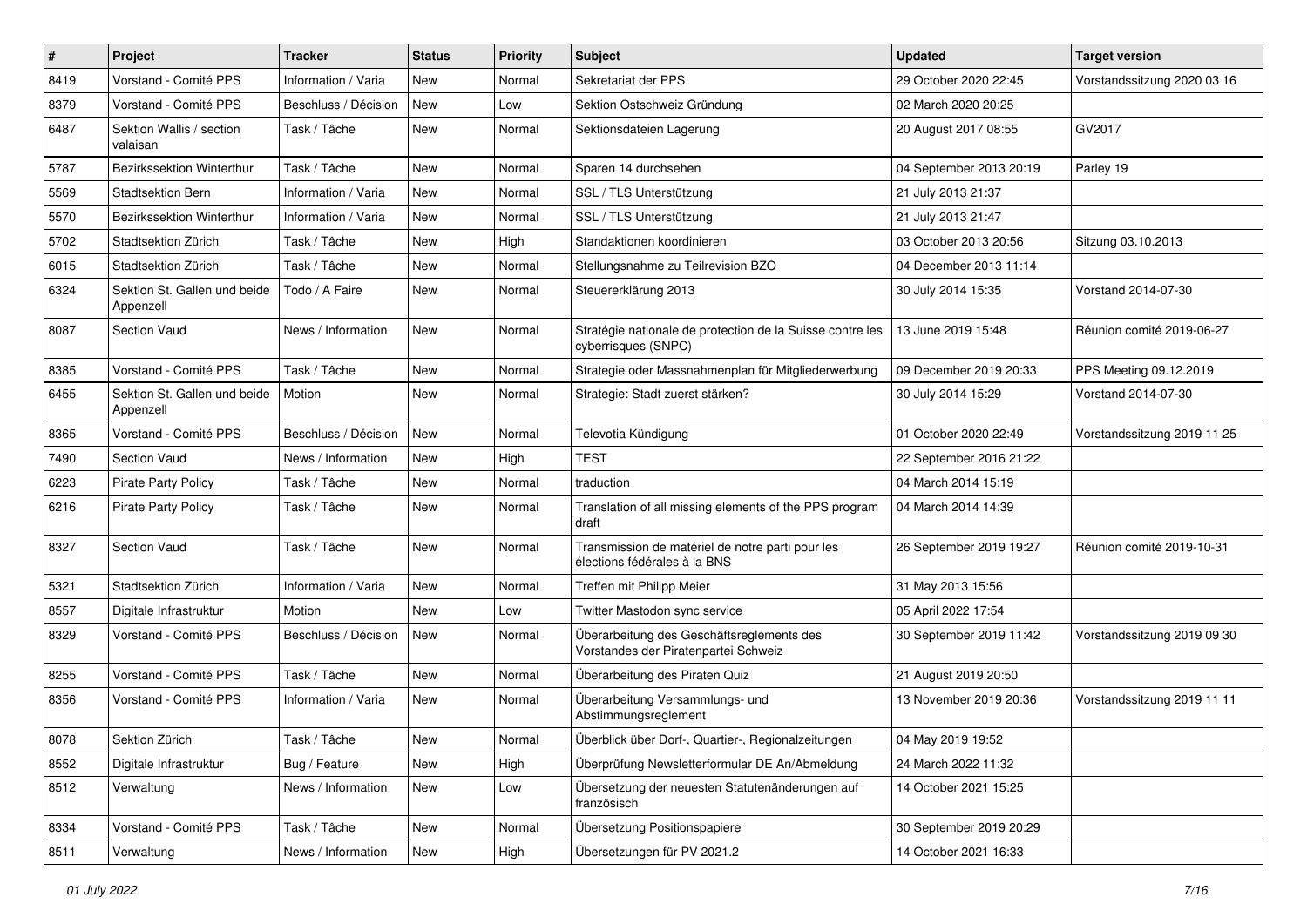| #    | Project                                   | <b>Tracker</b>       | <b>Status</b> | <b>Priority</b> | <b>Subject</b>                                                                                                                                                                              | <b>Updated</b>          | <b>Target version</b>       |
|------|-------------------------------------------|----------------------|---------------|-----------------|---------------------------------------------------------------------------------------------------------------------------------------------------------------------------------------------|-------------------------|-----------------------------|
| 8535 | Verwaltung                                | News / Information   | <b>New</b>    | Normal          | Übersetzungen für PV 2022.1                                                                                                                                                                 | 30 November 2021 21:36  |                             |
| 6454 | Sektion St. Gallen und beide<br>Appenzell | Todo / A Faire       | New           | Normal          | Überwacht die Überwacher                                                                                                                                                                    | 30 July 2014 15:31      | Vorstand 2014-07-30         |
| 8558 | Vorstand - Comité PPS                     | Information / Varia  | <b>New</b>    | Normal          | Unterschriftenbogen für Initiative Service Citoyen                                                                                                                                          | 12 May 2022 12:22       |                             |
| 5715 | Bezirkssektion Winterthur                 | Motion               | <b>New</b>    | Normal          | Unterstützung Verein FamilienStärken                                                                                                                                                        | 19 August 2013 16:38    | Parley 19                   |
| 5347 | Bezirkssektion Winterthur                 | Task / Tâche         | <b>New</b>    | Normal          | Unverschuldet abgewählt                                                                                                                                                                     | 08 June 2013 15:45      | Parley 17 (13.6.2013)       |
| 8260 | Digitale Infrastruktur                    | Bug / Feature        | <b>New</b>    | Normal          | Update PPS Website auf neues Theme                                                                                                                                                          | 01 October 2019 19:17   |                             |
| 8238 | Digitale Infrastruktur                    | Task / Tâche         | New           | Normal          | Verify and document backup solution                                                                                                                                                         | 15 December 2019 12:11  |                             |
| 8519 | AG Vernehmlassungen                       | Task / Tâche         | New           | Normal          | Vernehmlassung 2021/80 Bundesgesetz über die<br>Bearbeitung von Flugpassagierdaten zur Bekämpfung<br>von terroristischen und anderen schweren Straftaten<br>(Flugpassagierdatengesetz, FPG) | 10 February 2022 06:24  |                             |
| 8556 | AG Vernehmlassungen                       | Task / Tâche         | <b>New</b>    | Normal          | Vernehmlassung 2021/80 Bundesgesetz über die<br>Bearbeitung von Flugpassagierdaten zur Bekämpfung<br>von terroristischen und anderen schweren Straftaten<br>(Flugpassagierdatengesetz, FPG) | 04 April 2022 17:30     |                             |
| 8555 | AG Vernehmlassungen                       | Task / Tâche         | New           | Normal          | Vernehmlassung 2022/19 Bundesgesetz über die<br>elektronische Identität und die Vertrauensinfrastruktur<br>(E-ID-Gesetz, BGEID)                                                             | 04 April 2022 17:29     |                             |
| 8542 | AG Vernehmlassungen                       | Task / Tâche         | New           | Normal          | Vernehmlassung 2022/6 Bundesbeschluss zur<br>nationalen Umsetzung des OECD/G-20 Projekts zur<br>Besteuerung der digitalen Wirtschaft (SR 101)                                               | 13 April 2022 06:34     |                             |
| 8554 | AG Vernehmlassungen                       | Task / Tâche         | <b>New</b>    | High            | Vernehmlassung Teilrevision der GwV-FINMA                                                                                                                                                   | 04 April 2022 19:11     |                             |
| 6378 | Pirate Party Policy                       | Task / Tâche         | <b>New</b>    | Normal          | Vernehmlassung: Informationssicherheitsgesetz                                                                                                                                               | 22 April 2014 12:11     |                             |
| 8063 | Sektion Zürich                            | Task / Tâche         | New           | Normal          | Vorbereitungen Aufstellungsversammlung                                                                                                                                                      | 18 April 2019 17:41     | Vorstandsitzung 2019-1      |
| 7921 | Section Vaud                              | Beschluss / Décision | <b>New</b>    | High            | Votation 13.09.2018: Pour la promotion des voies<br>cyclables et des chemins et sentiers pédestres.                                                                                         | 04 July 2018 11:30      |                             |
| 6778 | Sektion Zürich                            | Task / Tâche         | New           | Normal          | Wahlkampf-Wissen im Wiki festhalten                                                                                                                                                         | 22 April 2015 18:29     | Vorstandssitzung 2015-04-22 |
| 8059 | Sektion Zürich                            | Task / Tâche         | <b>New</b>    | Normal          | Wahlprogramm 2019                                                                                                                                                                           | 14 May 2019 15:33       | Vorstandsitzung 2019-1      |
| 6854 | Sektion Zürich                            | Task / Tâche         | New           | Normal          | Website                                                                                                                                                                                     | 07 April 2019 07:36     | Vorstandsitzung 2019-1      |
| 6120 | Sektion Wallis / section<br>valaisan      | Task / Tâche         | <b>New</b>    | Normal          | Website Optimierung                                                                                                                                                                         | 20 August 2017 08:32    | GV2017                      |
| 5634 | <b>Pirate Party Policy</b>                | Motion               | New           | Normal          | Weiterentwicklung Rechtsstaatpapier                                                                                                                                                         | 31 July 2013 17:10      |                             |
| 8086 | Sektion Zürich                            | Information / Varia  | New           | Normal          | Werbemittel Nationalratswahlen                                                                                                                                                              | 16 May 2019 15:12       |                             |
| 5829 | Stadtsektion Zürich                       | Task / Tâche         | New           | Normal          | Who cares?                                                                                                                                                                                  | 17 September 2013 09:50 |                             |
| 6351 | Sektion St. Gallen und beide<br>Appenzell | Todo / A Faire       | New           | Normal          | Widerspruch Cablecom                                                                                                                                                                        | 05 April 2014 18:37     |                             |
| 8471 | Press and Public Relations                | Information / Varia  | New           | Normal          | Wiki Updates                                                                                                                                                                                | 28 March 2021 00:34     |                             |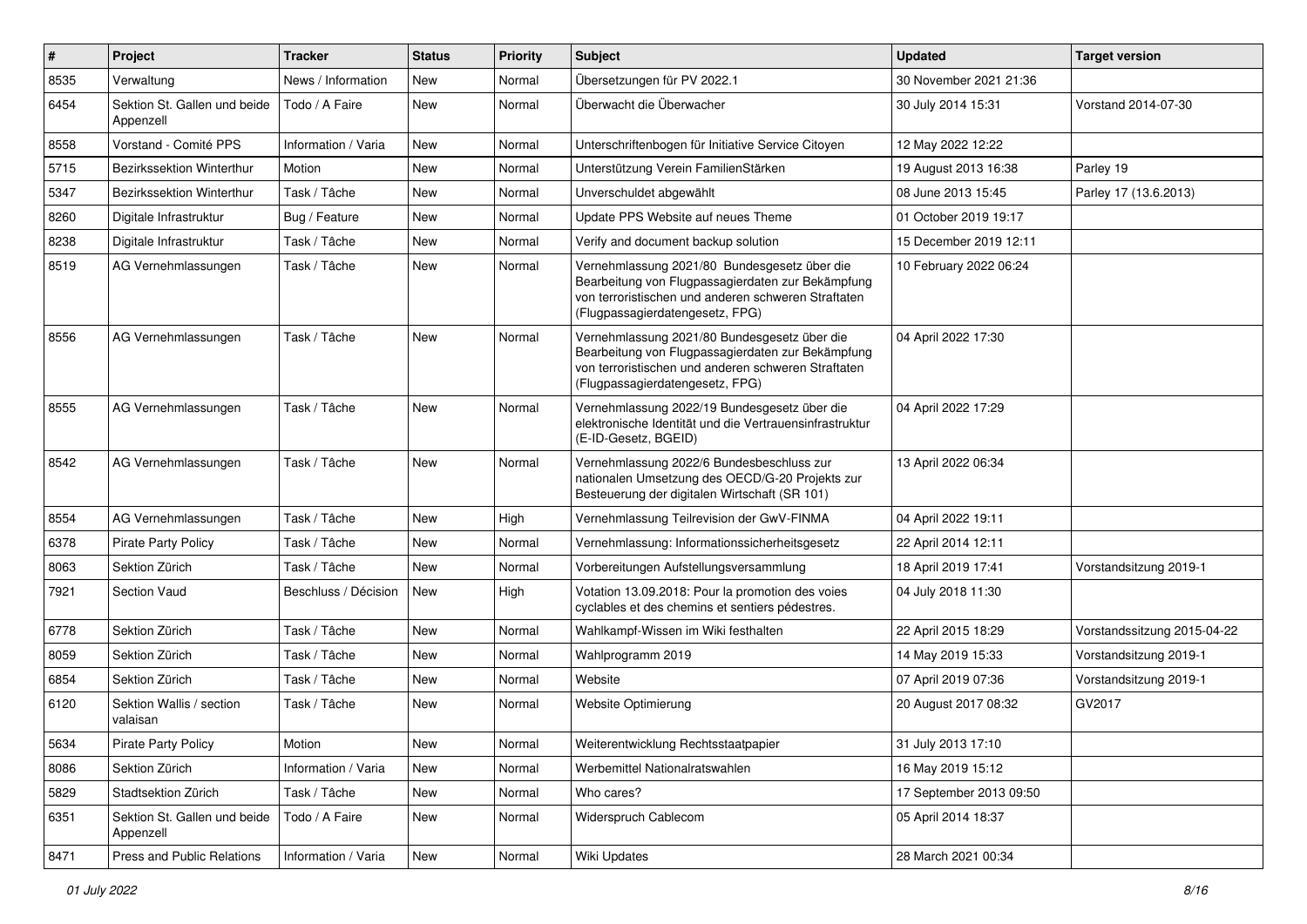| #    | <b>Project</b>                            | <b>Tracker</b>      | <b>Status</b>     | <b>Priority</b> | <b>Subject</b>                                                                                                                      | <b>Updated</b>          | <b>Target version</b> |
|------|-------------------------------------------|---------------------|-------------------|-----------------|-------------------------------------------------------------------------------------------------------------------------------------|-------------------------|-----------------------|
| 5828 | Stadtsektion Zürich                       | Information / Varia | <b>New</b>        | Normal          | Winteraktivitäten                                                                                                                   | 17 September 2013 09:49 |                       |
| 6217 | <b>Pirate Party Policy</b>                | Task / Tâche        | New               | Normal          | XML Formatting for bootstrap integration                                                                                            | 04 March 2014 14:38     |                       |
| 8045 | Digitale Infrastruktur                    | Bug / Feature       | <b>New</b>        | Urgent          | ZipCode sowie Abesenden der Anmeldung im Discourse<br>mit 500 internal Fehler                                                       | 19 December 2019 01:51  |                       |
| 8084 | Section Vaud                              | News / Information  | <b>New</b>        | Low             | [VD] La mise en œuvre de la nouvelle gouvernance<br>documentaire des archives cantonales                                            | 13 June 2019 15:49      |                       |
| 4122 | Gruppo Ticino                             | Task / Tâche        | Needs Work        | High            | Accesso, impostazioni ed iscrizione membri a mailing list   20 April 2013 00:00<br>sezione ticino                                   |                         |                       |
| 3948 | Bezirkssektion Winterthur                 | Task / Tâche        | Needs Work        | Normal          | AG Schule und Bildung                                                                                                               | 31 July 2013 21:00      | Parley 11             |
| 3077 | Sektion St. Gallen und beide<br>Appenzell | Todo / A Faire      | Needs Work        | Normal          | Allgemeiner Flyer - Piraten SG AR Al                                                                                                | 07 May 2014 15:12       |                       |
| 5043 | Sektion beider Basel                      | Task / Tâche        | Needs Work        | Normal          | Aufgaben Stadtentwicklungspositionspapier                                                                                           | 12 February 2015 19:22  |                       |
| 8502 | Piratenversammlung /<br>Assemblée Pirate  | Task / Tâche        | Needs Work        | Normal          | Bereinigung Differenzen Statuten und<br>Versammlungsreglement                                                                       | 16 February 2022 23:13  |                       |
| 3707 | Bezirkssektion Winterthur                 | Task / Tâche        | Needs Work        | Normal          | Beschneidungspraxis in Winterthur                                                                                                   | 21 April 2013 00:00     | Parley 11             |
| 6688 | Section Genève                            | Task / Tâche        | Needs Work        | Normal          | Comptabilité - Recherche Fiduciaire                                                                                                 | 25 March 2015 17:00     | Prochain Comité       |
| 6784 | Press and Public Relations                | Task / Tâche        | Needs Work        | High            | CP - Déclaration D. Burkhalter DFAE «Promoting trust<br>and globally shared rules to ensure an open, free and<br>secure cyberspace» | 17 April 2015 18:12     |                       |
| 4193 | Sektion St. Gallen und beide<br>Appenzell | Todo / A Faire      | Needs Work        | High            | Dauerticket Flaschenpost                                                                                                            | 09 May 2014 18:35       |                       |
| 4290 | Sektion St. Gallen und beide<br>Appenzell | Todo / A Faire      | Needs Work        | Normal          | Dauerticket Strategie/Ziele                                                                                                         | 10 June 2014 19:55      | Vorstand next         |
| 4529 | Sektion St. Gallen und beide<br>Appenzell | Todo / A Faire      | Needs Work        | Normal          | Dauerticket: Wahlen- / Abstimmungsparolen                                                                                           | 09 May 2014 18:35       |                       |
| 6645 | Section Genève                            | Task / Tâche        | Needs Work        | Normal          | Dossier médical en ligne                                                                                                            | 25 March 2015 17:03     | Prochain Comité       |
| 3864 | Bezirkssektion Winterthur                 | Task / Tâche        | Needs Work        | Normal          | E-Book Bibliothek DRM                                                                                                               | 06 March 2013 18:18     | Parley 13             |
| 3911 | Bezirkssektion Winterthur                 | Task / Tâche        | Needs Work        | Normal          | Elektronisches Büro in der Stadtverwaltung                                                                                          | 21 April 2013 00:00     | Parley 11             |
| 8378 | Digitale Infrastruktur                    | Task / Tâche        | Needs Work        | Normal          | Erstelllung subdomain für neue Sektion<br>Thurgau/Schauffhausen + SG/AR/Ai                                                          | 19 December 2019 00:53  |                       |
| 5389 | Bezirkssektion Winterthur                 | Task / Tâche        | Needs Work        | High            | Falsche Anreize in Sozialhilfe                                                                                                      | 17 June 2013 16:43      | Parley 18             |
| 8444 | Vorstand - Comité PPS                     | Task / Tâche        | Needs Work   High |                 | Fehlende Mitgliederbeiträge für die Sektion PPBB                                                                                    | 29 October 2020 16:58   |                       |
| 4746 | Bezirkssektion Winterthur                 | Task / Tâche        | Needs Work        | Normal          | Förderung des Innovativen Motorisierten<br>Individualverkehrs (IMIV)                                                                | 21 April 2013 00:00     | Parley 13             |
| 3716 | <b>Bezirkssektion Winterthur</b>          | Task / Tâche        | Needs Work        | Low             | Frauenparkplätze                                                                                                                    | 21 April 2013 00:00     | Parley 11             |
| 7002 | Sektion beider Basel                      | Task / Tâche        | Needs Work        | Normal          | Für ein lebendiges Basel                                                                                                            | 02 October 2020 00:23   |                       |
| 2531 | <b>Pirate Party Policy</b>                | Task / Tâche        | Needs Work        | Normal          | Gleichstellung                                                                                                                      | 20 February 2013 16:39  |                       |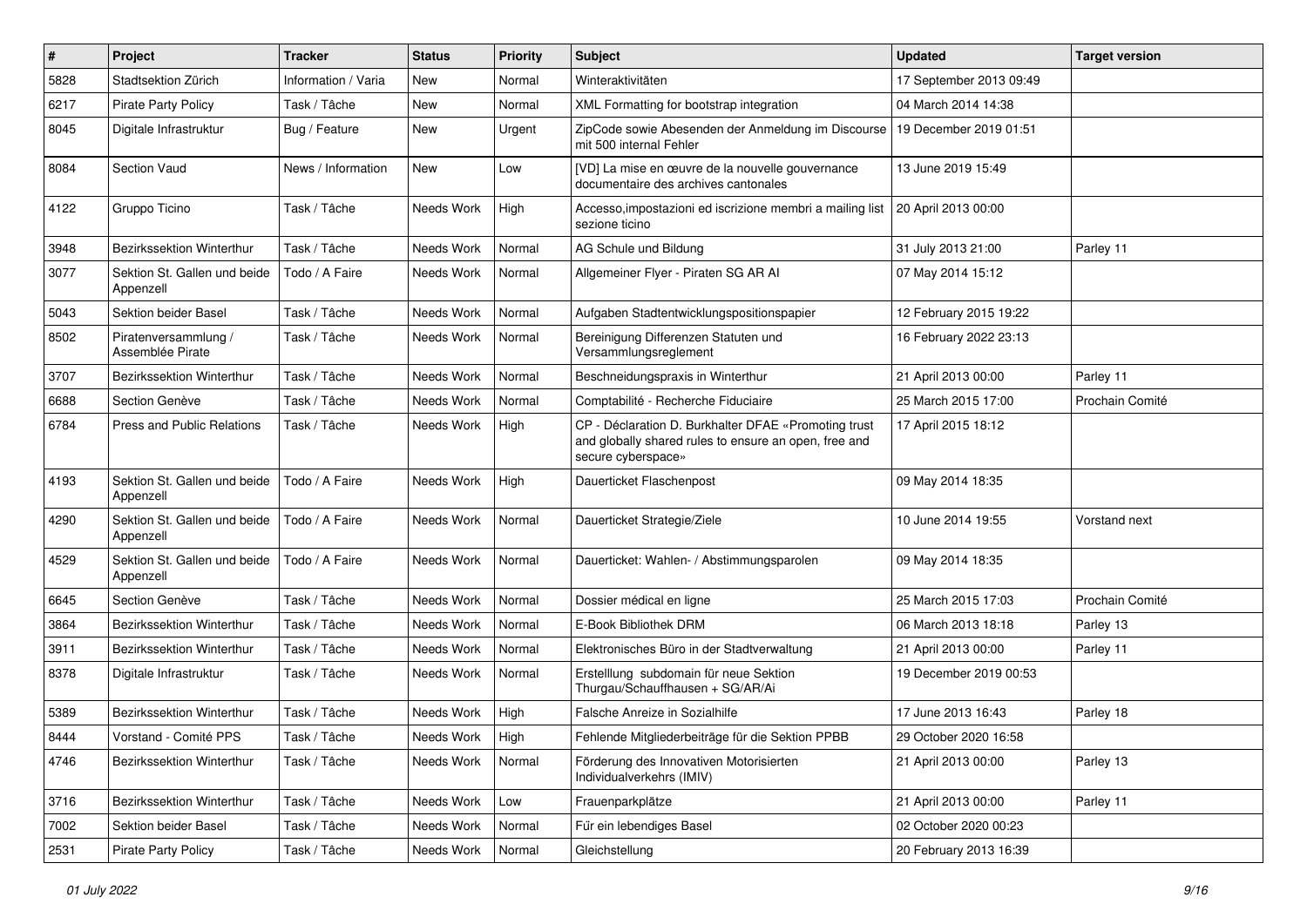| $\pmb{\#}$ | Project                                   | <b>Tracker</b> | <b>Status</b> | <b>Priority</b> | <b>Subject</b>                                             | <b>Updated</b>         | <b>Target version</b>     |
|------------|-------------------------------------------|----------------|---------------|-----------------|------------------------------------------------------------|------------------------|---------------------------|
| 4057       | Bezirkssektion Winterthur                 | Task / Tâche   | Needs Work    | Normal          | Informatikprojekte prüfen                                  | 21 April 2013 00:00    | Parley 11                 |
| 8529       | Digitale Infrastruktur                    | Bug / Feature  | Needs Work    | Normal          | <b>Installation Mailtrain</b>                              | 14 December 2021 15:58 |                           |
| 3146       | Sektion St. Gallen und beide<br>Appenzell | Todo / A Faire | Needs Work    | Normal          | Jugendparlament - Workshop Vorschläge                      | 07 May 2014 20:22      |                           |
| 6276       | Sektion St. Gallen und beide<br>Appenzell | Todo / A Faire | Needs Work    | Normal          | Konsequenzen aus Beschlüssen der nationalen PV             | 30 July 2014 15:33     |                           |
| 4388       | Finanzen                                  | Task / Tâche   | Needs Work    | Urgent          | Kontenplan                                                 | 04 April 2013 07:13    |                           |
| 5699       | Sektion St. Gallen und beide<br>Appenzell | Todo / A Faire | Needs Work    | Normal          | Krypto-Party                                               | 30 July 2014 15:32     | Vorstand 2014-07-30       |
| 8430       | Sektion beider Basel                      | Task / Tâche   | Needs Work    | Normal          | Lagerort und Materialbestand der PPBB                      | 02 October 2020 00:08  |                           |
| 8204       | <b>Section Vaud</b>                       | Task / Tâche   | Needs Work    | High            | Le questionnaire de l'ALLIANCE-ENVIRONNEMENT               | 20 August 2019 14:53   | Réunion comité 2019-07-25 |
| 8203       | <b>Section Vaud</b>                       | Task / Tâche   | Needs Work    | High            | Le questionnaire de la société vaudoise de médecine        | 20 August 2019 14:52   | Réunion comité 2019-07-25 |
| 4138       | Gruppo Ticino                             | Task / Tâche   | Needs Work    | High            | Mailing List problema messaggio conferma<br>sottoscrizione | 20 April 2013 00:00    |                           |
| 3568       | Bezirkssektion Winterthur                 | Task / Tâche   | Needs Work    | Normal          | Messung der Schulqualität                                  | 07 April 2013 15:45    |                           |
| 8058       | Sektion Zürich                            | Task / Tâche   | Needs Work    | Normal          | Neue Statuten auf Website publizieren                      | 02 April 2019 14:38    |                           |
| 3732       | <b>Bezirkssektion Winterthur</b>          | Task / Tâche   | Needs Work    | Low             | Neues Hallenbad                                            | 02 May 2013 22:37      | Parley 15 (2.5.2013)      |
| 3706       | <b>Bezirkssektion Winterthur</b>          | Task / Tâche   | Needs Work    | Normal          | Notschlafstellen bei der Heilsarmee                        | 21 April 2013 00:00    | Parley 11                 |
| 5517       | Bezirkssektion Winterthur                 | Task / Tâche   | Needs Work    | Normal          | O-Ton                                                      | 13 July 2013 17:39     |                           |
| 3567       | Bezirkssektion Winterthur                 | Task / Tâche   | Needs Work    | Normal          | Open Data                                                  | 26 February 2013 08:12 | Parley 11                 |
| 5870       | Sektion Wallis / section<br>valaisan      | Task / Tâche   | Needs Work    | Normal          | Opendata.admin.ch                                          | 20 August 2017 08:31   | GV2017                    |
| 4507       | Bezirkssektion Winterthur                 | Task / Tâche   | Needs Work    | Normal          | OpenData: Wem gehört das Datenmaterial                     | 02 May 2013 22:34      |                           |
| 3708       | Bezirkssektion Winterthur                 | Task / Tâche   | Needs Work    | High            | OpenSource Nachtrag und Vorbereitung                       | 19 April 2013 00:00    | Parley 13                 |
| 7761       | Digitale Infrastruktur                    | Bug / Feature  | Needs Work    | High            | OTRS überlebt Neustarts des Containers nicht               | 19 December 2019 01:49 |                           |
| 5041       | Sektion beider Basel                      | Task / Tâche   | Needs Work    | Low             | Parlaments-Daten automatisch abgreifen lassen              | 23 April 2015 18:59    |                           |
| 4639       | Sektion Wallis / section<br>valaisan      | Task / Tâche   | Needs Work    | Normal          | pi-Vote Sektionsabstimmungen                               | 07 July 2014 20:30     |                           |
| 4644       | Sektion St. Gallen und beide<br>Appenzell | Todo / A Faire | Needs Work    | Normal          | PiratenSG App entwickeln                                   | 21 October 2013 14:49  |                           |
| 4645       | Sektion St. Gallen und beide<br>Appenzell | Todo / A Faire | Needs Work    | Normal          | Piratenspiel                                               | 21 October 2013 14:49  |                           |
| 5058       | <b>Pirate Party Policy</b>                | Task / Tâche   | Needs Work    | Normal          | Positionspapier: Patente                                   | 15 April 2013 14:10    |                           |
| 5014       | <b>Bezirkssektion Winterthur</b>          | Task / Tâche   | Needs Work    | Low             | Problematik "gebundene Ausgaben"                           | 02 May 2013 22:31      | Parley 15 (2.5.2013)      |
| 4137       | Gruppo Ticino                             | Task / Tâche   | Needs Work    | Normal          | Programma Partito Pirata Ticino                            | 21 April 2013 00:00    |                           |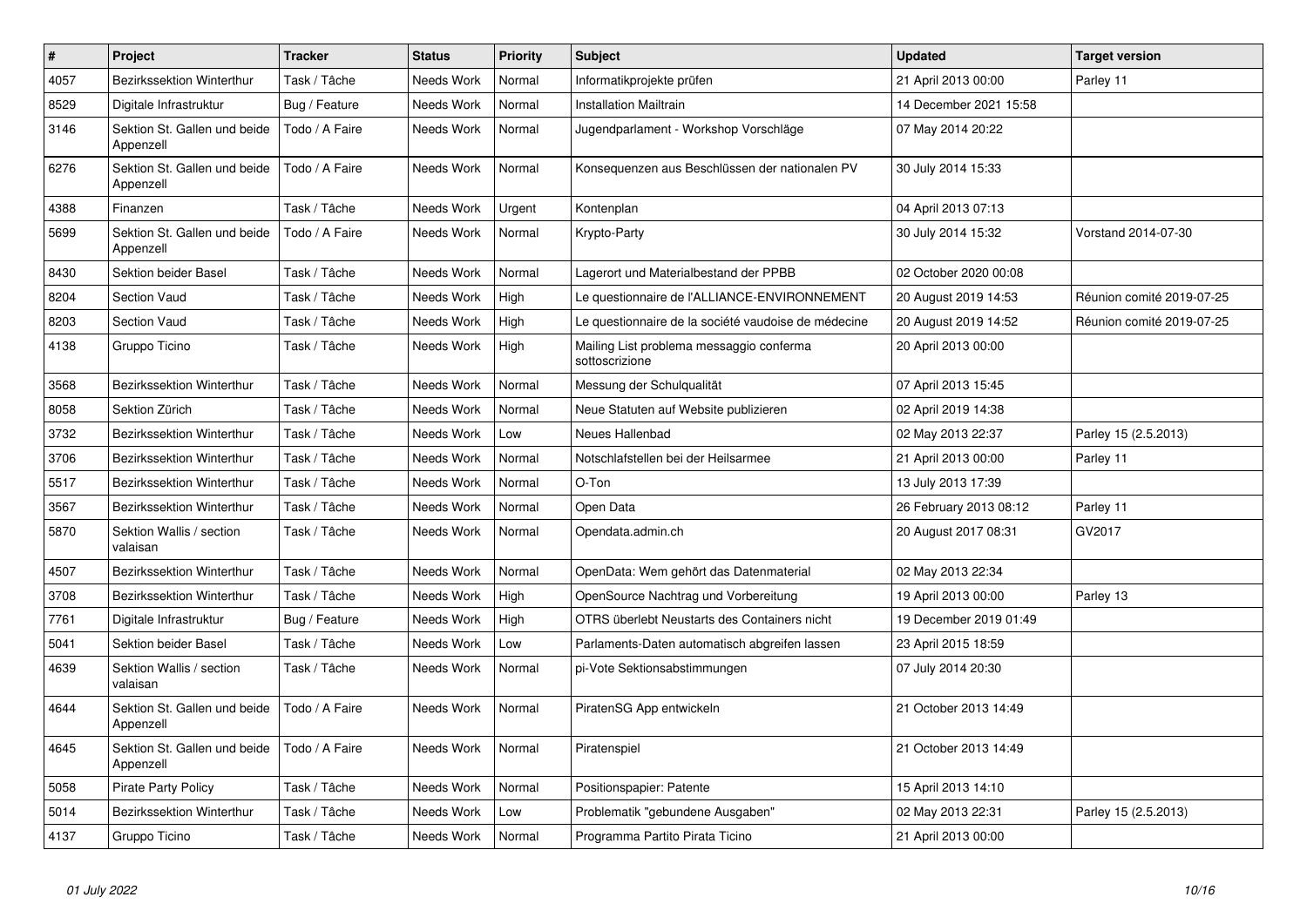| $\pmb{\#}$ | Project                                   | <b>Tracker</b>      | <b>Status</b> | <b>Priority</b> | <b>Subject</b>                                                                                                                   | <b>Updated</b>          | <b>Target version</b>  |
|------------|-------------------------------------------|---------------------|---------------|-----------------|----------------------------------------------------------------------------------------------------------------------------------|-------------------------|------------------------|
| 4058       | Bezirkssektion Winterthur                 | Task / Tâche        | Needs Work    | Normal          | Prüfung der Zuwendungen an Dritte<br>(Sozialdepartement)                                                                         | 21 April 2013 00:00     | Parley 11              |
| 8473       | Digitale Infrastruktur                    | Task / Tâche        | Needs Work    | Normal          | <b>Refurbish CiviCRM</b>                                                                                                         | 18 January 2022 20:52   |                        |
| 3865       | Bezirkssektion Winterthur                 | Task / Tâche        | Needs Work    | Low             | Rote Parkplätze in der Altstadt                                                                                                  | 02 May 2013 22:36       | Parley 11              |
| 8312       | <b>Sektion Bern</b>                       | Task / Tâche        | Needs Work    | Normal          | Rückzahlung des Darlehens an die PPS                                                                                             | 09 September 2019 21:26 |                        |
| 4370       | Bezirkssektion Winterthur                 | Task / Tâche        | Needs Work    | Normal          | SalZH kriegt Subventionen                                                                                                        | 07 April 2013 15:42     | Parley 15 (2.5.2013)   |
| 5247       | Bezirkssektion Winterthur                 | Task / Tâche        | Needs Work    | High            | Schriftliche Anfrage zum Budget                                                                                                  | 22 May 2013 16:47       | Parley 16 (6.6.2013)   |
| 2891       | Bezirkssektion Winterthur                 | Task / Tâche        | Needs Work    | Low             | Schuldenabbau                                                                                                                    | 20 April 2013 00:00     |                        |
| 4537       | Sektion St. Gallen und beide<br>Appenzell | Todo / A Faire      | Needs Work    | Normal          | Spenden veröffentlichen                                                                                                          | 09 February 2013 10:47  |                        |
| 4386       | Finanzen                                  | Task / Tâche        | Needs Work    | High            | Spenderlisten erstellen                                                                                                          | 01 May 2017 14:45       |                        |
| 4615       | Sektion Wallis / section<br>valaisan      | Task / Tâche        | Needs Work    | Normal          | Stv. Schatzmeister                                                                                                               | 03 September 2014 19:58 |                        |
| 7977       | <b>Section Vaud</b>                       | Task / Tâche        | Needs Work    | Normal          | Téléchargement légal: cadre particulier et exeptions                                                                             | 01 November 2018 20:44  | Séance de comité 18-44 |
| 4040       | Sektion St. Gallen und beide<br>Appenzell | Task / Tâche        | Needs Work    | Normal          | Tischwimpel für Stammtisch                                                                                                       | 10 June 2014 20:00      |                        |
| 4071       | Gruppo Ticino                             | Task / Tâche        | Needs Work    | Normal          | Traduzione webpage                                                                                                               | 19 April 2013 00:00     |                        |
| 8024       | Vorstand - Comité PPS                     | Task / Tâche        | Needs Work    | Low             | Verantwortliche & Zugriffsrechte                                                                                                 | 01 October 2020 23:07   |                        |
| 8521       | AG Vernehmlassungen                       | Task / Tâche        | Needs Work    | Normal          | Vernehmlassung 2021/70 Meldepflicht von<br>Betreiberinnen kritischer Infrastrukturen für<br>Cyberangriffe                        | 13 April 2022 00:53     |                        |
| 8516       | AG Vernehmlassungen                       | Task / Tâche        | Needs Work    | Normal          | Vernehmlassung 2021/81 Verordnung über die<br>Herstellung der Interoperabilität zwischen<br>Schengen-Dublin-Informationssystemen | 18 January 2022 20:38   |                        |
| 8517       | AG Vernehmlassungen                       | Task / Tâche        | Needs Work    | Normal          | Vernehmlassung 2021/99 Verordnung über die<br>Transparenz bei der Politikfinanzierung (VPofin)                                   | 26 March 2022 13:36     |                        |
| 8540       | AG Vernehmlassungen                       | Task / Tâche        | Needs Work    | Normal          | Vernehmlassung 2022/2 Bundesgesetz über die<br>Mobilitätsdateninfrastruktur                                                      | 10 February 2022 06:34  |                        |
| 5015       | Bezirkssektion Winterthur                 | Task / Tâche        | Needs Work    | High            | Visualisierung Budget und Rechnung                                                                                               | 10 April 2013 16:10     | Parley 15 (2.5.2013)   |
| 4200       | <b>Bezirkssektion Winterthur</b>          | Task / Tâche        | Needs Work    | Normal          | Vorstoss Transparenz in der WoV                                                                                                  | 07 April 2013 15:41     | Parley 15 (2.5.2013)   |
| 8310       | Sektion Bern                              | Task / Tâche        | Needs Work    | Normal          | Wahlkampfbudget / Bezahlung Wahlkampfleiter PPS<br>und Budget                                                                    | 09 September 2019 21:06 |                        |
| 6597       | Sektion Zürich                            | Task / Tâche        | Needs Work    | Normal          | Wegen Gratis-Plakatstellen anfragen                                                                                              | 04 May 2019 19:49       |                        |
| 5444       | Sektion Wallis / section<br>valaisan      | Task / Tâche        | Needs Work    | Low             | Welcome/Austrittsmail automatisieren                                                                                             | 20 August 2017 08:56    | GV2017                 |
| 5050       | Sektion Wallis / section<br>valaisan      | Information / Varia | Needs Work    | Normal          | Wiki: Wahlsysteme                                                                                                                | 20 August 2017 08:57    | GV2017                 |
| 4362       | Bezirkssektion Winterthur                 | Task / Tâche        | Needs Work    | Normal          | Willkür im Baubewilligungsverfahren                                                                                              | 07 April 2013 15:42     | Parley 15 (2.5.2013)   |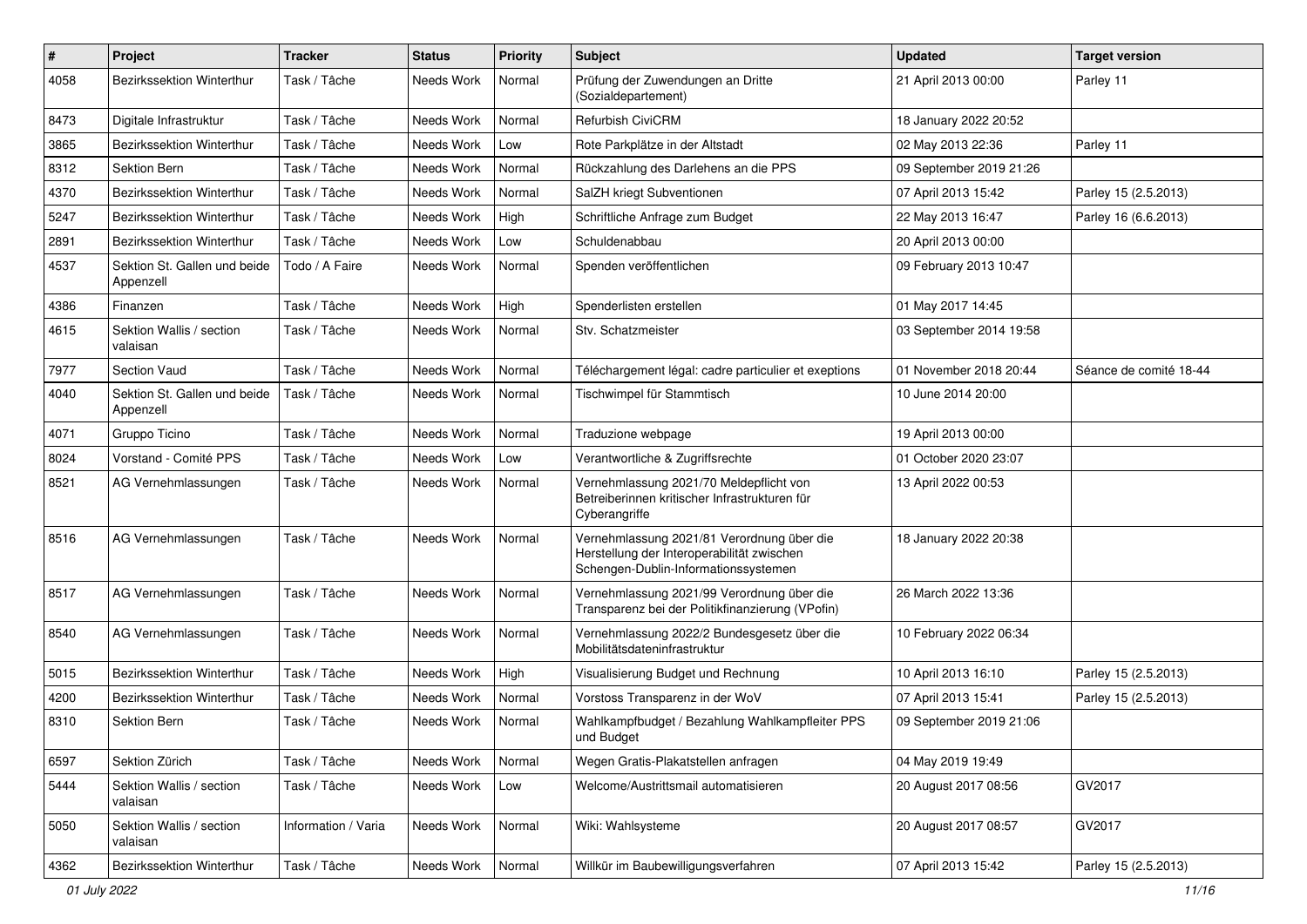| $\pmb{\#}$ | Project                                   | <b>Tracker</b> | <b>Status</b> | <b>Priority</b> | <b>Subject</b>                                                                                                                                                                                                                                   | <b>Updated</b>         | <b>Target version</b>               |
|------------|-------------------------------------------|----------------|---------------|-----------------|--------------------------------------------------------------------------------------------------------------------------------------------------------------------------------------------------------------------------------------------------|------------------------|-------------------------------------|
| 3947       | Bezirkssektion Winterthur                 | Task / Tâche   | Needs Work    | Normal          | Win.ch Mail                                                                                                                                                                                                                                      | 21 April 2013 00:00    | Parley 11                           |
| 3876       | Bezirkssektion Winterthur                 | Task / Tâche   | Needs Work    | Normal          | Winterthurer Transparenzgesetz                                                                                                                                                                                                                   | 21 April 2013 00:00    | Parley 11                           |
| 7089       | Sektion Wallis / section<br>valaisan      | Task / Tâche   | Done          | Normal          | Anfragen an Standesämtern                                                                                                                                                                                                                        | 02 March 2016 09:56    |                                     |
| 7140       | Section Vaud                              | Task / Tâche   | Done          | Normal          | Approbation et signature du PV de l'AG par les membres 08 September 2019 06:41<br>du comité ainsi que les statuts du PPVD                                                                                                                        |                        | Réunion de comité - 31 mars<br>2016 |
| 7462       | Section Vaud                              | Task / Tâche   | Done          | Normal          | Camnpagne Référendum LRens                                                                                                                                                                                                                       | 16 May 2019 16:35      | Réunion de Comité - 25.08.2016      |
| 7463       | <b>Section Vaud</b>                       | Task / Tâche   | Done          | Normal          | Conférence-débats 2e partie 2016                                                                                                                                                                                                                 | 19 April 2019 15:11    | Réunion de Comité - 6.10.2016       |
| 6206       | <b>Pirate Party Policy</b>                | Task / Tâche   | Done          | Normal          | Consultation "Modification loi fédérale sur les systèmes<br>d'information de la Confédération dans le domaine du<br>sport (LSIS)" - Vernehmlassung "Änderung<br>Bundesgesetz über die Informationssysteme des<br>Bundes im Bereich Sport (IBSG)" | 08 April 2015 09:26    |                                     |
| 6726       | <b>Pirate Party Policy</b>                | Task / Tâche   | Done          | Normal          | Consultation FINMA - LBA / GvW                                                                                                                                                                                                                   | 08 April 2015 09:18    |                                     |
| 7470       | <b>Section Vaud</b>                       | Task / Tâche   | Done          | Normal          | Creation des stands                                                                                                                                                                                                                              | 13 June 2019 15:55     |                                     |
| 6222       | <b>Pirate Party Policy</b>                | Task / Tâche   | Done          | Normal          | Développement argumentaires votations populaire 18<br>mai - Entwicklung Argumentationshilfe Themen<br>Volksabstimmung 18. Mai                                                                                                                    | 27 November 2019 21:23 |                                     |
| 7468       | Section Vaud                              | Task / Tâche   | Done          | Normal          | Elections communales 2016 et EF 2015 - finances<br>factures ouvertes - point de sitation                                                                                                                                                         | 19 April 2019 15:10    | Réunion de Comité - 25.08.2016      |
| 8033       | Section Vaud                              | Task / Tâche   | Done          | Normal          | Faire liste du matériel de campagne                                                                                                                                                                                                              | 03 August 2019 20:59   | Réunion comité 2019-02-21           |
| 5291       | Stadtsektion Zürich                       | Task / Tâche   | Done          | Normal          | Festlegen von Terminen für die PV                                                                                                                                                                                                                | 03 October 2013 20:15  | Stammtisch 27.05.2013               |
| 7467       | <b>Section Vaud</b>                       | Task / Tâche   | Done          | Normal          | Formation média                                                                                                                                                                                                                                  | 13 June 2019 15:54     | Réunion de Comité - 25.08.2016      |
| 7987       | Vorstand - Comité PPS                     | Task / Tâche   | Done          | Normal          | Kommunikationskonzept                                                                                                                                                                                                                            | 03 February 2020 19:12 | Vorstandssitzung 2019 05 27         |
| 6406       | Sektion St. Gallen und beide<br>Appenzell | Todo / A Faire | Done          | Normal          | Kontaktdaten etc an Vorstand CH senden                                                                                                                                                                                                           | 10 June 2014 19:26     | Vorstand 2014-06-101                |
| 5637       | <b>Pirate Party Policy</b>                | Task / Tâche   | Done          | Normal          | Korrektur der Uebersetzung der Identite                                                                                                                                                                                                          | 22 March 2014 17:28    |                                     |
| 6391       | Sektion St. Gallen und beide<br>Appenzell | Todo / A Faire | Done          | Urgent          | Kreisrichterkandidat suchen                                                                                                                                                                                                                      | 10 June 2014 19:25     | Vorstand 2014-06-101                |
| 3033       | Sektion St. Gallen und beide<br>Appenzell | Task / Tâche   | Done          | Normal          | Liquid Feedback                                                                                                                                                                                                                                  | 10 June 2014 20:10     |                                     |
| 5022       | Sektion St. Gallen und beide<br>Appenzell | Todo / A Faire | Done          | Normal          | Mandatsabgabe                                                                                                                                                                                                                                    | 10 June 2014 19:49     |                                     |
| 5640       | Sektion St. Gallen und beide<br>Appenzell | Todo / A Faire | Done          | Normal          | Mehr Kommunikationssicherheit                                                                                                                                                                                                                    | 10 June 2014 13:53     |                                     |
| 8351       | Vorstand - Comité PPS                     | Task / Tâche   | Done          | Normal          | Newsletter                                                                                                                                                                                                                                       | 25 May 2020 19:24      | Vorstandssitzung 2019 11 25         |
| 7236       | Section Vaud                              | Task / Tâche   | Done          | Normal          | Organisation de la campagne référendaire LSCPT                                                                                                                                                                                                   | 07 May 2018 12:58      | Réunion de comité - 31 mars<br>2016 |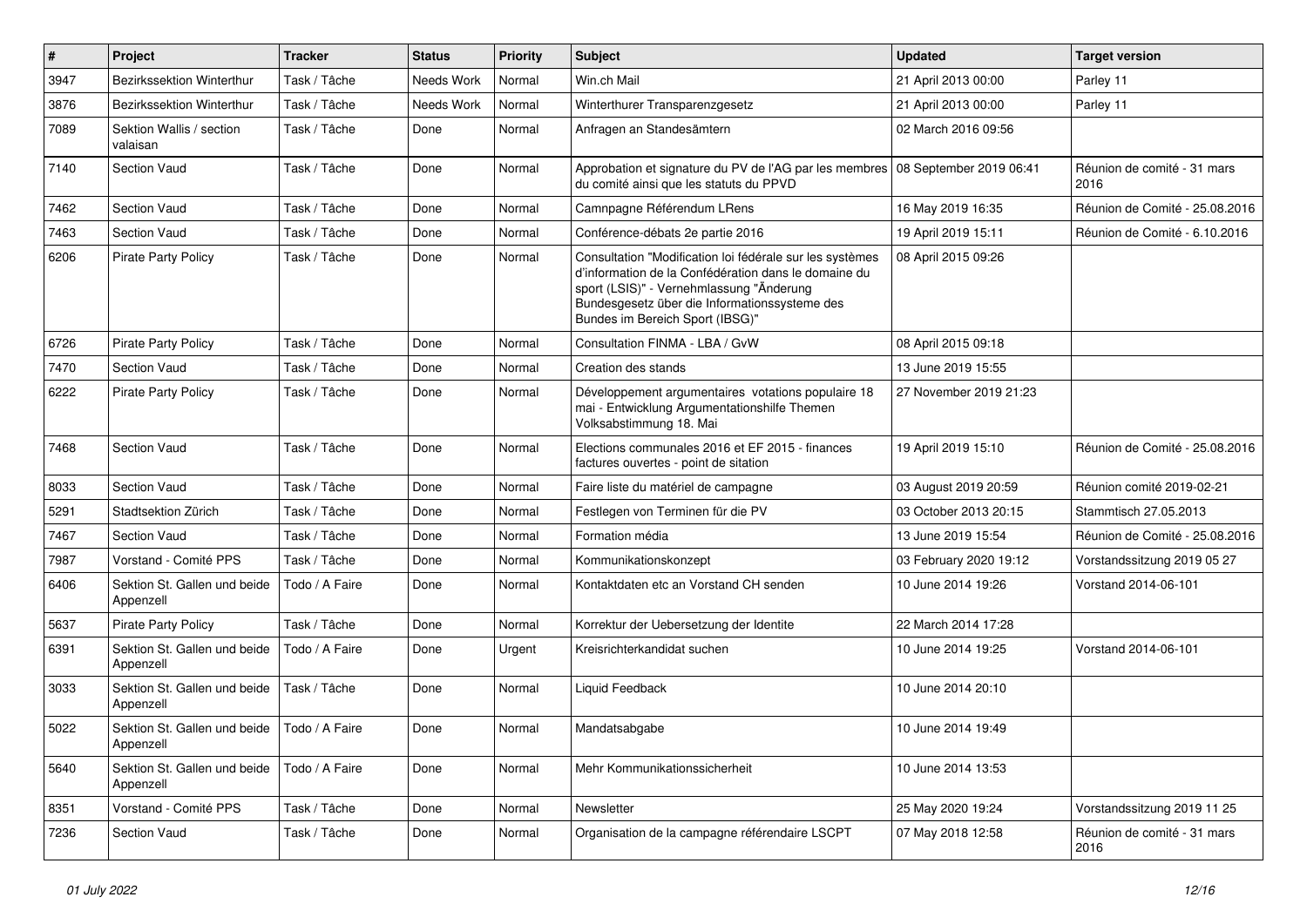| $\sharp$ | Project                                   | <b>Tracker</b> | <b>Status</b> | <b>Priority</b> | Subject                                                                                                                                                                   | <b>Updated</b>          | <b>Target version</b>                |
|----------|-------------------------------------------|----------------|---------------|-----------------|---------------------------------------------------------------------------------------------------------------------------------------------------------------------------|-------------------------|--------------------------------------|
| 4893     | Sektion Wallis / section<br>valaisan      | Task / Tâche   | Done          | Normal          | Pflichtenheft Vorstand (2)                                                                                                                                                | 13 December 2014 10:14  |                                      |
| 6748     | Press and Public Relations                | Task / Tâche   | Done          | Urgent          | PR - Bund niederlässt wieder IT Security!                                                                                                                                 | 02 April 2015 12:03     |                                      |
| 8120     | Section Vaud                              | Task / Tâche   | Done          | Normal          | Préparation de notre voyage à Olten le 23 juin 2019                                                                                                                       | 03 August 2019 20:59    | Réunion comité 2019-06-13            |
| 6676     | Section Genève                            | Task / Tâche   | Done          | Normal          | Préparation éléction national                                                                                                                                             | 27 June 2016 09:53      | Prochain Comité                      |
| 7466     | Section Vaud                              | Task / Tâche   | Done          | Normal          | Préparation Elections cantonales - désignation de<br>candidats - alliance - etc                                                                                           | 13 June 2019 15:54      | Réunion de Comité - 25.08.2016       |
| 6677     | Section Genève                            | Task / Tâche   | Done          | Normal          | Préparation prochaine AG                                                                                                                                                  | 19 October 2015 17:06   | Prochain Comité                      |
| 7527     | <b>Section Vaud</b>                       | Task / Tâche   | Done          | High            | Prise de possition sur le référendum vaudois sur la<br>mendicité                                                                                                          | 03 August 2019 12:57    | Réunion de Comité - 3.11.2016        |
| 4941     | <b>Pirate Party Policy</b>                | Task / Tâche   | Done          | Normal          | prostitution                                                                                                                                                              | 30 September 2013 19:23 |                                      |
| 7341     | Section Vaud                              | Task / Tâche   | Done          | Urgent          | Publipostage de formulaire Iscpt                                                                                                                                          | 19 April 2019 15:12     | Réunion de comité - 9 juin 2016      |
| 6727     | Pirate Party Policy                       | Task / Tâche   | Done          | Normal          | Rédaction de la réponse de la consultation                                                                                                                                | 08 April 2015 09:17     |                                      |
| 7270     | Section Vaud                              | Task / Tâche   | Done          | Normal          | Rédaction et diffusion de la newsletter du PPVD pour le<br>mois d'avril                                                                                                   | 20 April 2016 09:19     | Réunion de comité - 28 avril<br>2016 |
| 7195     | Section Vaud                              | Task / Tâche   | Done          | Normal          | Révision de statuts du PPVD                                                                                                                                               | 03 August 2019 09:48    | Réunion de comité - 28 avril<br>2016 |
| 7262     | Section Vaud                              | Task / Tâche   | Done          | Normal          | Révision du programme du PPVD                                                                                                                                             | 07 May 2018 13:02       | Réunion de comité - 14 avril<br>2016 |
| 6787     | <b>Pirate Party Policy</b>                | Task / Tâche   | Done          | Normal          | Révision totale de la loi fédérale sur l'analyse génétique<br>humaine (LAGH) - Totalrevision des Bundesgesetzes<br>über genetische Untersuchungen beim Menschen<br>(GUMG) | 27 May 2015 06:55       |                                      |
| 7976     | Section Vaud                              | Task / Tâche   | Done          | Normal          | Sondage Politiciennes.ch                                                                                                                                                  | 01 November 2018 20:43  | Séance de comité 18-44               |
| 4729     | Sektion St. Gallen und beide<br>Appenzell | Task / Tâche   | Done          | Normal          | SSH key für LQFB server                                                                                                                                                   | 10 June 2014 19:50      |                                      |
| 3251     | Sektion St. Gallen und beide<br>Appenzell | Task / Tâche   | Done          | Low             | <b>Statistik Skript</b>                                                                                                                                                   | 10 June 2014 20:06      |                                      |
| 5275     | Sektion Wallis / section<br>valaisan      | Task / Tâche   | Done          | Normal          | Stellungnahme zum Schulgesetz                                                                                                                                             | 20 August 2017 08:57    |                                      |
| 7269     | Section Vaud                              | Task / Tâche   | Done          | Normal          | Travaux sur la vision pirate du développement<br>communal                                                                                                                 | 07 May 2018 13:02       | Réunion de comité - 28 avril<br>2016 |
| 7264     | <b>Section Vaud</b>                       | Task / Tâche   | Done          | Normal          | Tri des propositions par collectivité impactée                                                                                                                            | 15 April 2016 15:30     | Réunion de comité - 14 avril<br>2016 |
| 4339     | Sektion St. Gallen und beide<br>Appenzell | Todo / A Faire | Done          | Normal          | Überarbeitung der Statuten                                                                                                                                                | 09 May 2014 18:35       |                                      |
| 8545     | Digitale Infrastruktur                    | Bug / Feature  | Done          | Normal          | Überprüfung Funktionalität Mitglieder-Kontaktformular<br>FR.                                                                                                              | 03 April 2022 23:04     |                                      |
| 7179     | Section Vaud                              | Task / Tâche   | Done          | Urgent          | URGENT débat pour la RIE3                                                                                                                                                 | 10 March 2016 00:16     |                                      |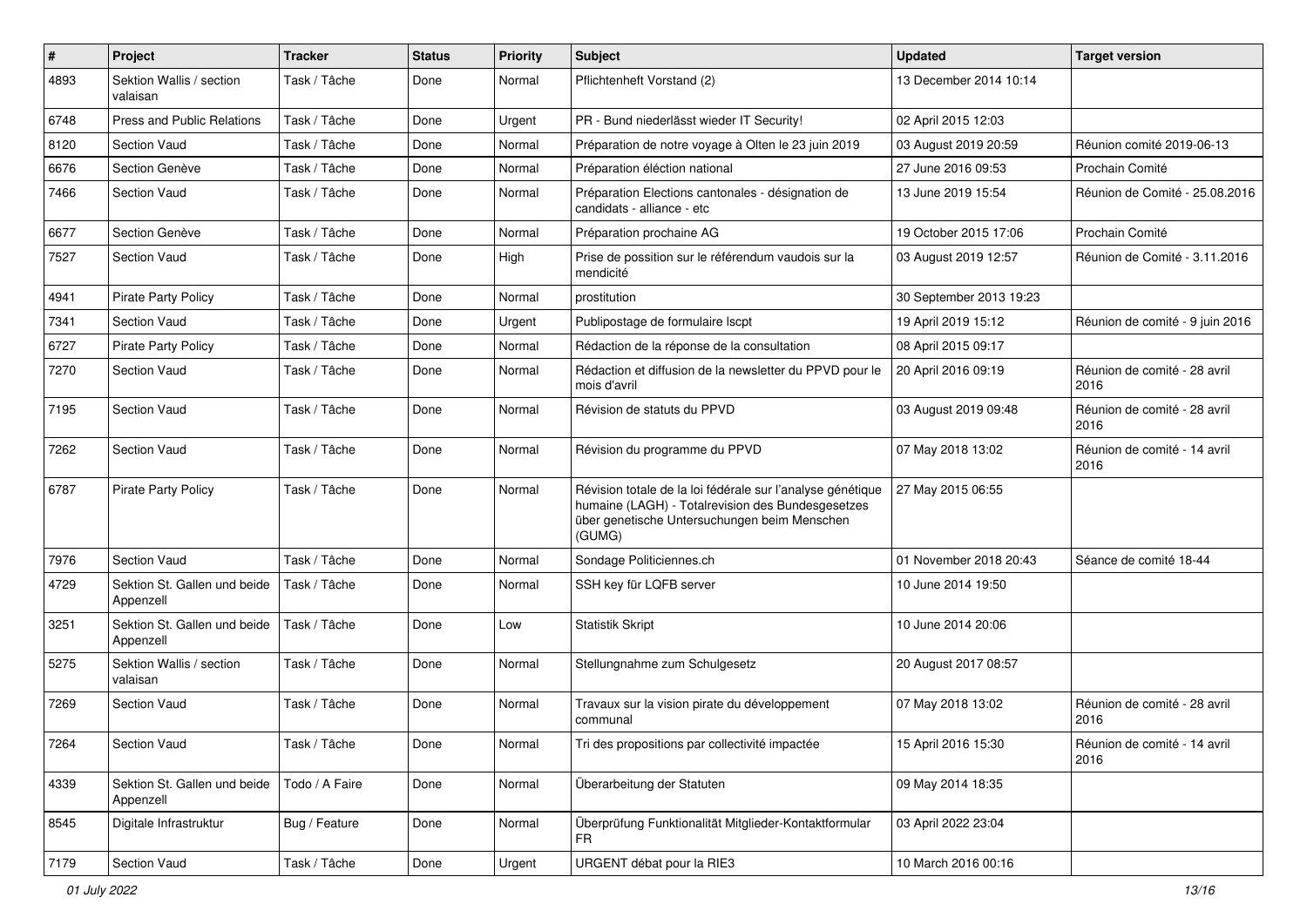| $\pmb{\#}$ | Project                                   | <b>Tracker</b> | <b>Status</b>            | <b>Priority</b> | <b>Subject</b>                                                                                                  | <b>Updated</b>         | <b>Target version</b>                                         |
|------------|-------------------------------------------|----------------|--------------------------|-----------------|-----------------------------------------------------------------------------------------------------------------|------------------------|---------------------------------------------------------------|
| 3314       | Sektion St. Gallen und beide<br>Appenzell | Todo / A Faire | Done                     | Normal          | Veranstaltung für Neumitglieder                                                                                 | 10 June 2014 20:02     |                                                               |
| 8518       | AG Vernehmlassungen                       | Task / Tâche   | Done                     | Normal          | Vernehmlassung 2021/96 Teilrevisionen vier<br>Ausführungserlasse des BÜPF (VÜPF, GebV-ÜPF,<br>VD-ÜPF, VVS-ÜPF)  | 21 May 2022 15:03      |                                                               |
| 8467       | Vorstand - Comité PPS                     | Task / Tâche   | Done                     | Urgent          | Vernehmlassung zum Bundesgesetz über den Einsatz<br>elektronischer Mittel zur Erfüllung von<br>Behördenaufgaben | 25 March 2021 22:38    |                                                               |
| 6390       | <b>Pirate Party Policy</b>                | Task / Tâche   | Done                     | Normal          | Vernehmlassung: Geldspielgesetz / Consultation : Loi<br>sur les jeux d'argent                                   | 08 April 2015 09:18    |                                                               |
| 2800       | <b>Bezirkssektion Winterthur</b>          | Task / Tâche   | Done                     | Low             | Vorstoss: Verantwortung im Polizeiberuf                                                                         | 04 May 2013 22:59      | Parley 3                                                      |
| 7833       | Digitale Infrastruktur                    | Bug / Feature  | <b>Needs</b><br>Feedback | High            | Agenda der Website zeigt Termine nicht an & teilweise<br>mit schlechter Darstellung                             | 29 March 2018 12:32    |                                                               |
| 8396       | Digitale Infrastruktur                    | Bug / Feature  | Needs<br>Feedback        | Low             | Alte Redmine Projekte nicht mehr im Archiv aufgelistet                                                          | 12 February 2020 02:04 |                                                               |
| 6021       | Sektion Wallis / section<br>valaisan      | Task / Tâche   | Needs<br>Feedback        | Normal          | Amtsblatt Wallis: Öffentlich und Gratis                                                                         | 20 August 2017 08:34   | Existierende/Funktionierende<br>Datenschutz- und GIDA Behörde |
| 8422       | Digitale Infrastruktur                    | Task / Tâche   | <b>Needs</b><br>Feedback | High            | Civi Crm Funktionen extern geben                                                                                | 01 February 2022 02:19 |                                                               |
| 5400       | Sektion Wallis / section<br>valaisan      | Task / Tâche   | Needs<br>Feedback        | Normal          | Dienststelle für Datenschutz und Öffentlichkeitsprinzip                                                         | 20 April 2017 17:36    |                                                               |
| 5430       | Sektion Wallis / section<br>valaisan      | Task / Tâche   | Needs<br>Feedback        | Normal          | Einrichtung interne Mailingliste                                                                                | 20 August 2017 08:31   | GV2017                                                        |
| 8108       | Digitale Infrastruktur                    | Task / Tâche   | Needs<br>Feedback        | Normal          | Hinterlegung Druckvorlagen                                                                                      | 10 February 2022 16:00 |                                                               |
| 6414       | Sektion St. Gallen und beide<br>Appenzell | Todo / A Faire | <b>Needs</b><br>Feedback | High            | Kantonsratswahlen                                                                                               | 30 July 2014 15:28     | Vorstand 2014-07-30                                           |
| 4064       | <b>Bezirkssektion Winterthur</b>          | Task / Tâche   | Needs<br>Feedback        | Normal          | Liquid Feedback für die Stadt Winterthur                                                                        | 07 April 2013 15:34    | Parley 15 (2.5.2013)                                          |
| 7868       | Digitale Infrastruktur                    | Task / Tâche   | Needs<br>Feedback        | Normal          | Mailverteiler für die PPS Ticino erstellen                                                                      | 19 December 2019 01:40 |                                                               |
| 8553       | Digitale Infrastruktur                    | Bug / Feature  | Needs<br>Feedback        | Urgent          | Newsletterversand Members-CiviCRM<br>hängt/unzureichende Zustellquote                                           | 03 April 2022 23:06    |                                                               |
| 6402       | Sektion St. Gallen und beide<br>Appenzell | Todo / A Faire | Needs<br>Feedback        | Normal          | Rechte organisieren                                                                                             | 30 July 2014 19:23     |                                                               |
| 6311       | Sektion Wallis / section<br>valaisan      | Task / Tâche   | Needs<br>Feedback        | Normal          | Videoüberachung Brig: Umstellung der Webseite                                                                   | 20 August 2017 08:55   | Existierende/Funktionierende<br>Datenschutz- und GIDA Behörde |
| 4067       | Sektion Wallis / section<br>valaisan      | Task / Tâche   | Needs<br>Feedback        | Normal          | Wildtierkameras im Wallis                                                                                       | 20 August 2017 08:33   | Existierende/Funktionierende<br>Datenschutz- und GIDA Behörde |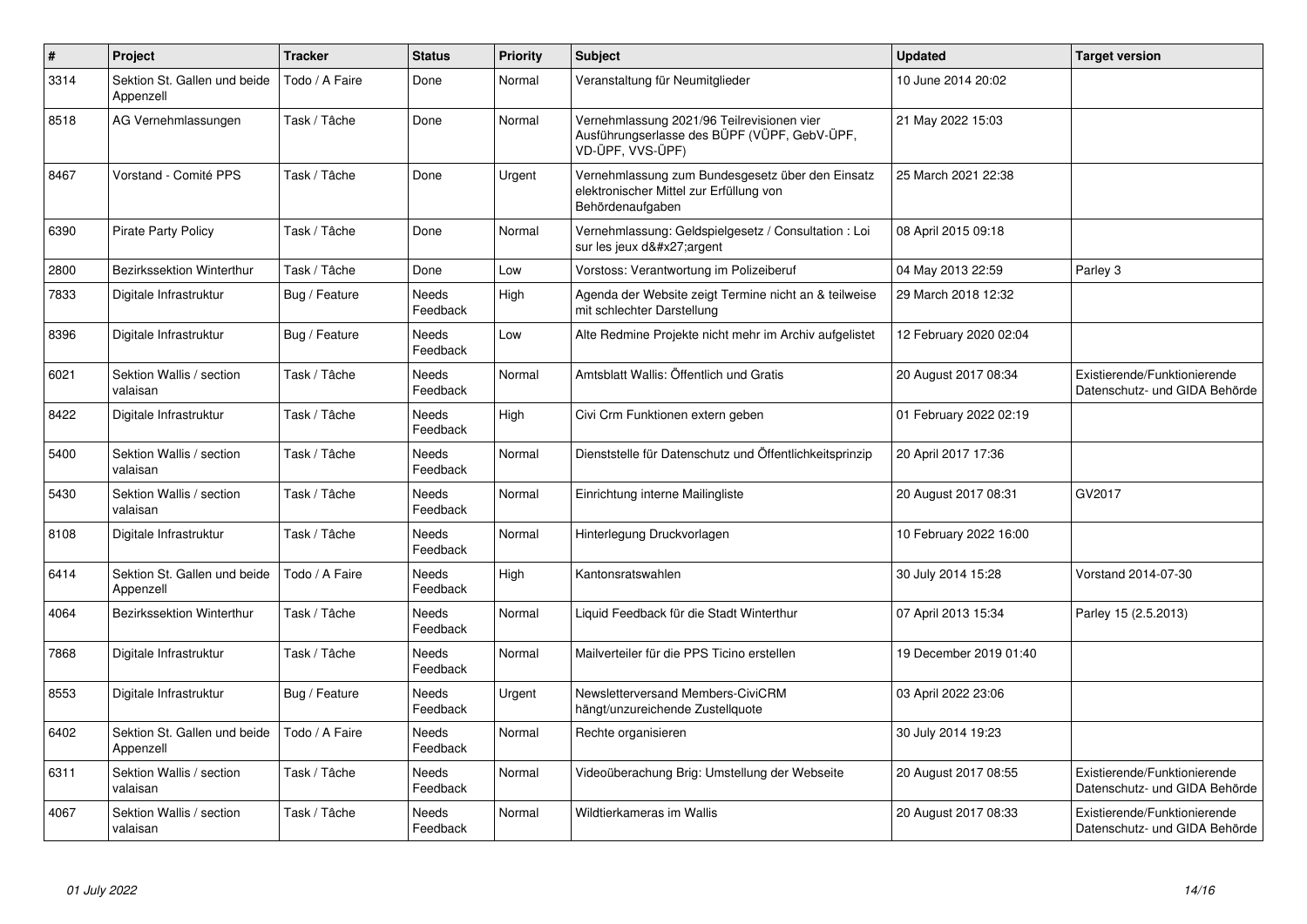| $\sharp$ | Project                                   | <b>Tracker</b>              | <b>Status</b>        | <b>Priority</b> | <b>Subject</b>                                                                                                                                  | <b>Updated</b>         | <b>Target version</b>                |
|----------|-------------------------------------------|-----------------------------|----------------------|-----------------|-------------------------------------------------------------------------------------------------------------------------------------------------|------------------------|--------------------------------------|
| 8489     | Digitale Infrastruktur                    | Bug / Feature               | Needs<br>Feedback    | Normal          | Zahlungs API                                                                                                                                    | 10 February 2022 16:50 |                                      |
| 6520     | Sektion Wallis / section<br>valaisan      | Information / Varia         | Tabled               | Normal          | Assemblée constituante                                                                                                                          | 23 July 2015 16:03     |                                      |
| 8544     | Piratenversammlung /<br>Assemblée Pirate  | Motion                      | Tabled               | Normal          | Bereinigung Differenzen Statuten und<br>Versammlungsreglement                                                                                   | 19 March 2022 21:22    | PV 2022.2                            |
| 8387     | Digitale Infrastruktur                    | Motion                      | Tabled               | Normal          | Konzept E-Mail Adressen                                                                                                                         | 16 February 2020 16:33 |                                      |
| 8072     | Sektion Zürich                            | Information / Varia         | Tabled               | Normal          | Listenverbindung PPZH Nationalratswahlen 2019                                                                                                   | 28 May 2019 21:31      | Vorstandsitzung 2019-1               |
| 5873     | Sektion Wallis / section<br>valaisan      | Task / Tâche                | Tabled               | Normal          | Pi-Vote Zertifikate                                                                                                                             | 20 August 2017 08:31   | GV2017                               |
| 6457     | Sektion St. Gallen und beide<br>Appenzell | Information / Varia         | Tabled               | Normal          | Piratengrillen                                                                                                                                  | 30 July 2014 16:21     |                                      |
| 7160     | Section Vaud                              | Information / Varia         | Tabled               | Normal          | Retour sur la réunion e débriefing de la RTS -<br>Campagne EF2016                                                                               | 03 August 2019 09:47   | Réunion de comité - 28 avril<br>2016 |
| 6171     | <b>Pirate Party Policy</b>                | Todo / A Faire              | Offen /<br>Incertain | Normal          | Consultation domaine internet                                                                                                                   | 04 March 2014 11:13    |                                      |
| 6175     | <b>Pirate Party Policy</b>                | Todo / A Faire              | Offen /<br>Incertain | Normal          | Consultation domaine internet - press release<br>development                                                                                    | 04 March 2014 11:15    |                                      |
| 6173     | <b>Pirate Party Policy</b>                | Todo / A Faire              | Offen /<br>Incertain | Normal          | Consultation internet domain - call for contribution                                                                                            | 04 March 2014 11:07    |                                      |
| 6177     | <b>Pirate Party Policy</b>                | Task / Tâche                | Offen /<br>Incertain | Normal          | Consultation process review                                                                                                                     | 08 April 2015 09:26    |                                      |
| 6174     | <b>Pirate Party Policy</b>                | Todo / A Faire              | Offen /<br>Incertain | Normal          | Development of the PPS report on the consultation                                                                                               | 04 March 2014 11:10    |                                      |
| 6168     | <b>Pirate Party Policy</b>                | Motion for ballot<br>voting | Offen /<br>Incertain | Normal          | Prises de positions pour les votations populaires du 28<br>septembre 2014 - Parolenfassung treffend die<br>Volksabsgimmung der 28. september    | 04 March 2014 10:35    |                                      |
| 6170     | <b>Pirate Party Policy</b>                | Motion for ballot<br>voting | Offen /<br>Incertain | Normal          | Prises de positions pour les votations populaires du 3<br>mars 2015 - Parolenfassung treffend die<br>Volksabsgimmung der 3. märz 2015           | 04 March 2014 10:38    |                                      |
| 6169     | <b>Pirate Party Policy</b>                | Motion for ballot<br>voting | Offen /<br>Incertain | Normal          | Prises de positions pour les votations populaires du 30<br>novembre 2014 - Parolenfassung treffend die<br>Volksabsgimmung der 30. november 2014 | 04 March 2014 10:37    |                                      |
| 6172     | <b>Pirate Party Policy</b>                | Todo / A Faire              | Offen /<br>Incertain | Normal          | Reading material review                                                                                                                         | 04 March 2014 11:00    |                                      |
| 6178     | <b>Pirate Party Policy</b>                | Information / Varia         | Offen /<br>Incertain | Normal          | review april 2014                                                                                                                               | 04 March 2014 11:33    |                                      |
| 6182     | <b>Pirate Party Policy</b>                | Task / Tâche                | Offen /<br>Incertain | Normal          | review august 2014                                                                                                                              | 08 April 2015 09:26    |                                      |